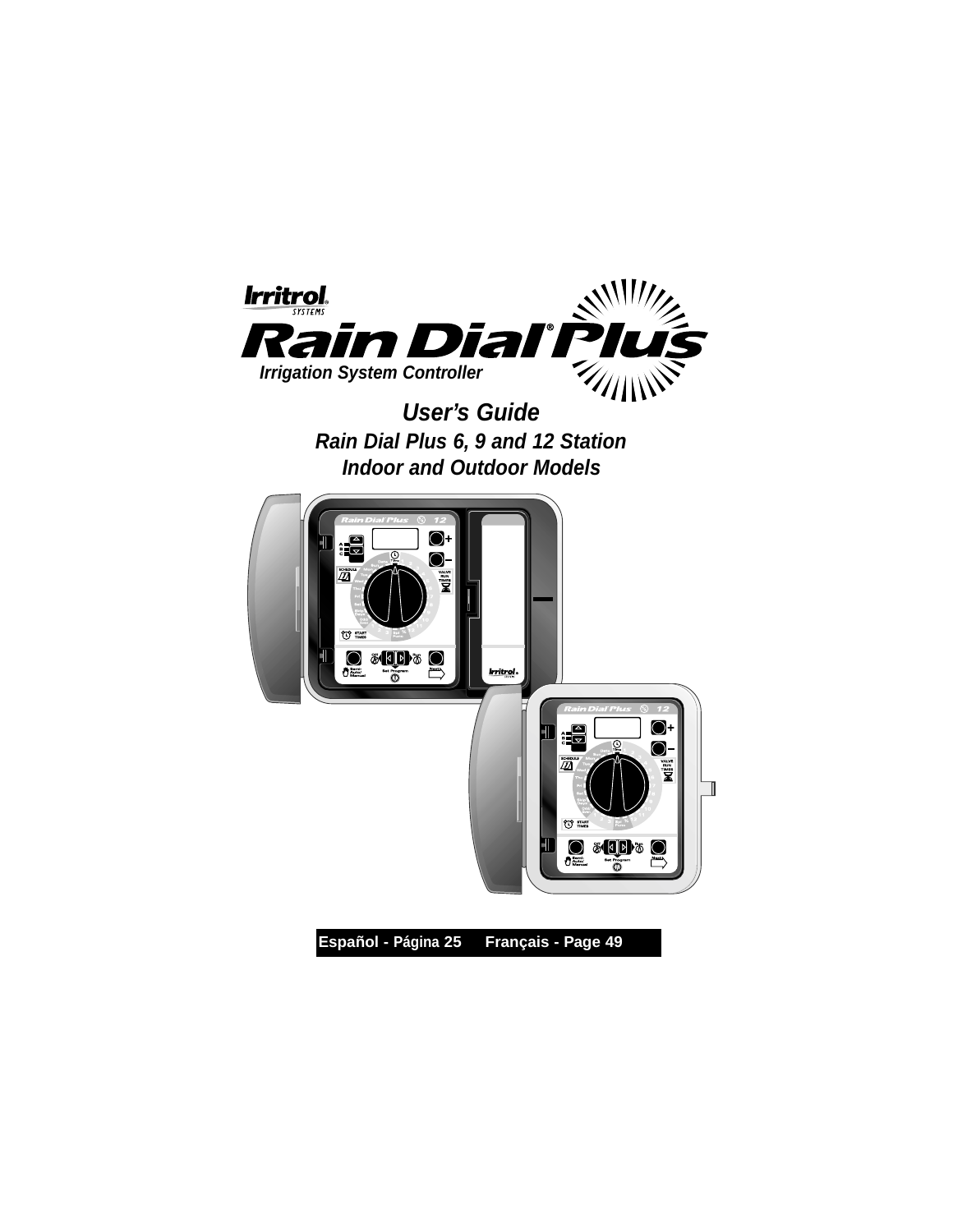# **Table of Contents**

| 3         |
|-----------|
| 3         |
| $4 - 5$   |
| $6 - 9$   |
| 10        |
| 10        |
| 10        |
| $11 - 12$ |
| 13        |
| 14        |
| $14 - 15$ |
| 16        |
| 16        |
| 17        |
| 17        |
| 17        |
| 18        |
| $18 - 21$ |
| 21        |
| 21        |
| $22 - 23$ |
| 23        |
| 24        |
|           |

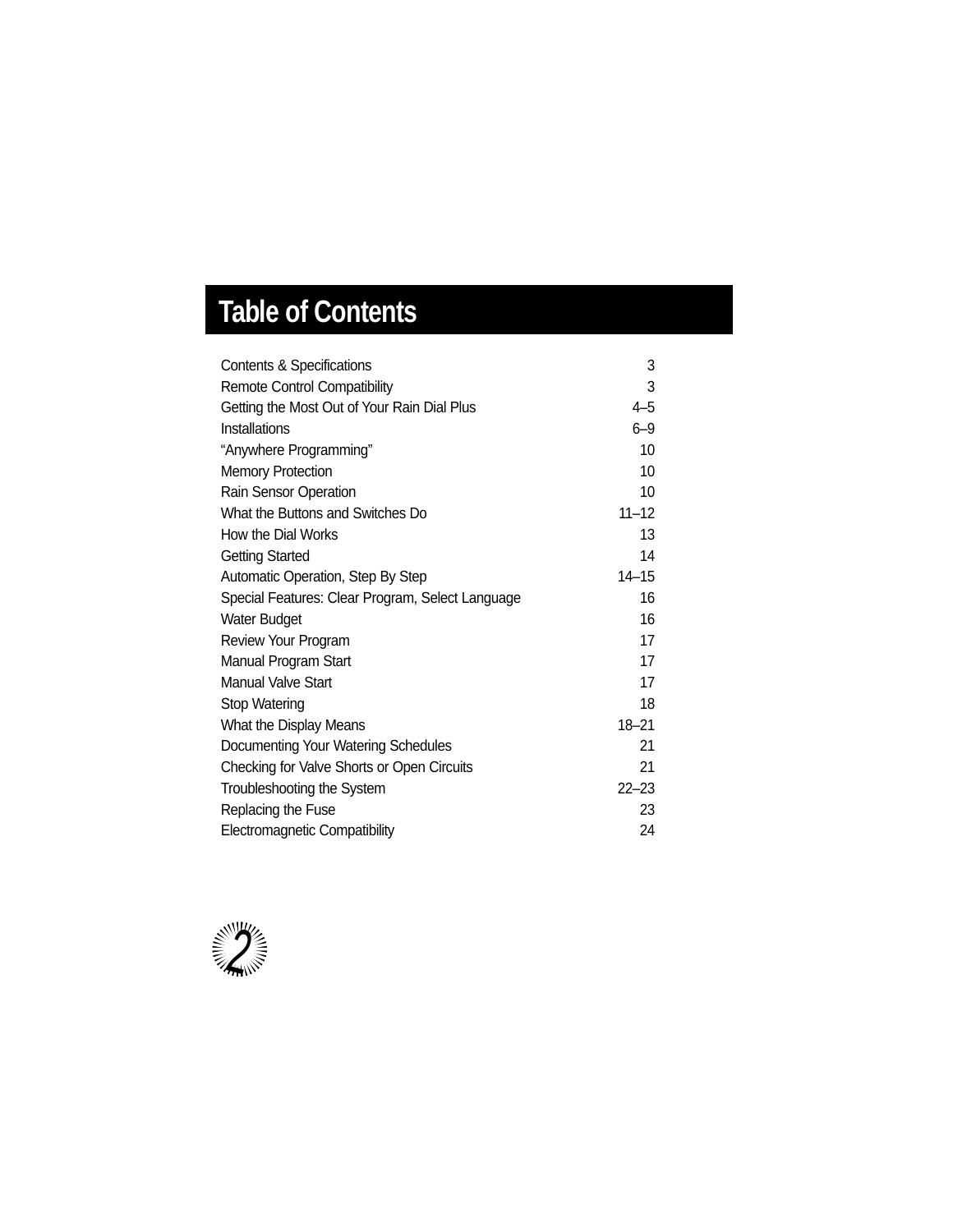# **Contents & Specifications**

Congratulations. You have purchased the easiest-to-use landscape control system available today. Please read through this guide before you begin installing or programming your Rain Dial Plus controller.

### **Your Rain Dial Plus package includes: Outdoor models**

- 
- 
- 3 mounting screws 3 mounting screws
- Mounting template Mounting template
- 
- (domestic models only) (domestic models only)

### **Specifications**

Outdoor Models (Internal Transformer):

- Input: 120 V a.c., 60 Hz, 30 VA (domestic), 230 V a.c., 50 Hz, 30 VA (export) 240 V a.c., 50 Hz, 30VA (Australia)
- Indoor Models (External Transformer):
- Input: 24 V a.c., 60 Hz, 30 VA (domestic) or 24 V a.c., 50 Hz, 30 VA (export and Australian) **Note:** Plug-in transformer supplied with domestic models only. All Models:
- Output: 24 V a.c. at 1.0A total maximum output; 0.5A maximum per station
- Master Valve/Pump Start Relay Output: 24 V a.c. at 0.375A (maximum)
- Operating temperature range: 32˚F to 140˚F (0˚C to 60˚C)
- Battery back-up: One 9-volt alkaline

## **New Freature: Remote Control Compatibility**

Rain Dial Plus controllers, manufactured on or after October 4<sup>th</sup>, 2000 (date code 100400 or later printed in the battery compartment) or marked with the "R/R" symbol are "Remote Ready." The optional KwikStart system allows remote activation of the controller from as far as 160 feet to 100 yards away. The KSR-KIT, connected to your Rain Dial Plus controller allows you to remotely run the valves while out in your yard or garden for system "checkout", fall air "blowout" in freeze-prone areas or system troubleshooting.



• Controller • Controller

- 2 keys Plug-in transformer (domestic models only)
	-
- Installation & Programming Guide Installation & Programming Guide
	-
- One 9-volt alkaline battery One 9-volt alkaline battery
	-
	-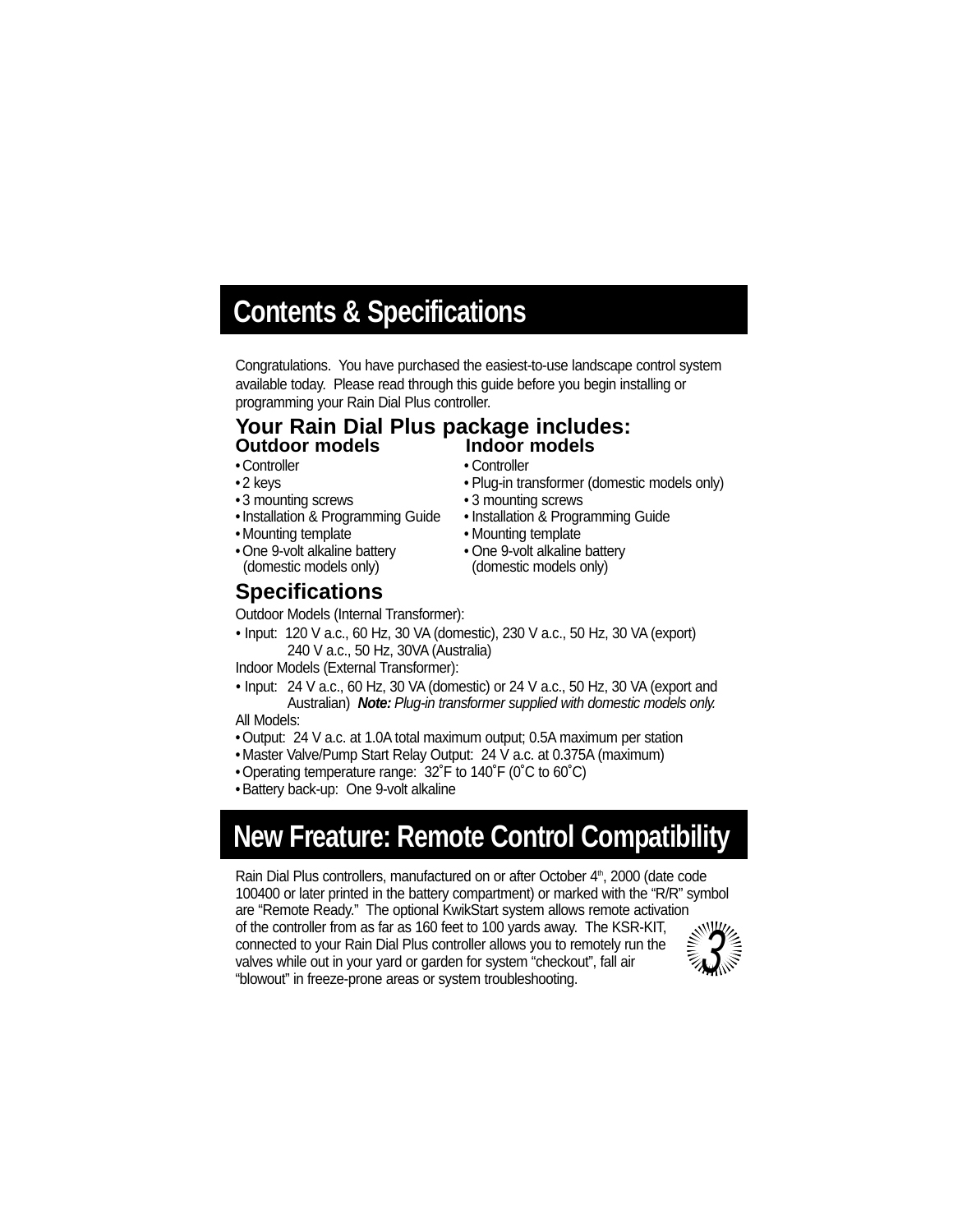# **Getting the Most Out of Your Rain Dial Plus**

- **The Basic Cycle:** Once a program is given a start time, it causes all valves with run times entered to operate in sequence beginning with the lowest numbered valve. When all valves having run times are finished, the cycle is over.
- **Avoid Unexpected Start Time Delays:** It is possible to set a second start time that begins before the cycle from the first start time has finished. When this happens, the start of the second cycle will be delayed until the first is complete. The start time may not occur when you expect it. Even when you have planned enough time to avoid this, increases in the water budget feature may cause an overlap and delay the start of the second cycle.
- **Avoid Unexpected Short Cycles:** If you use Odd/Even scheduling, watering will stop at midnight to avoid watering on the wrong day. Be careful when planning start times to allow enough time to run the entire cycle before midnight.
- **Avoid Excessive Watering:** All three programs, A, B, & C, are always on. Start times entered for any program will begin automatically when that time occurs. They are meant to water different zones or to supplement watering if one program is not enough. If you need extra water, use more than one start time and/or use the Water Budget Special Feature.
- **Avoid Creating a Low Water Pressure Condition:** Start times operated by different programs are independent. If you select identical or overlapping start times, all can turn on at the same time. The maximum flow might exceed the water supply available. A precaution is to allow more time between start times to reduce the number of valves running at one time. Make sure that different programs have different start times.
- **Dealing with New Lawns**: Having multiple start times in one day is especially useful for newly seeded lawns.
- **Help with Electrical Problems:** Rain Dial Plus will detect (during a watering cycle) and display (after the cycle) a short circuit as "FUS" or an open circuit as "OPN" in addition to the problem valve number. "OPN" also appears when a valve run time has been scheduled but no valve is connected. In addition, if a Rain Sensor is connected and has shut off watering due to rain, "OPN" may continue to be displayed even though the rain has stopped and automatic watering has resumed. To clear the display, simply press the  $\div$  or  $\div$  Button while the function switch is in the **Run**  $\Diamond$  position.

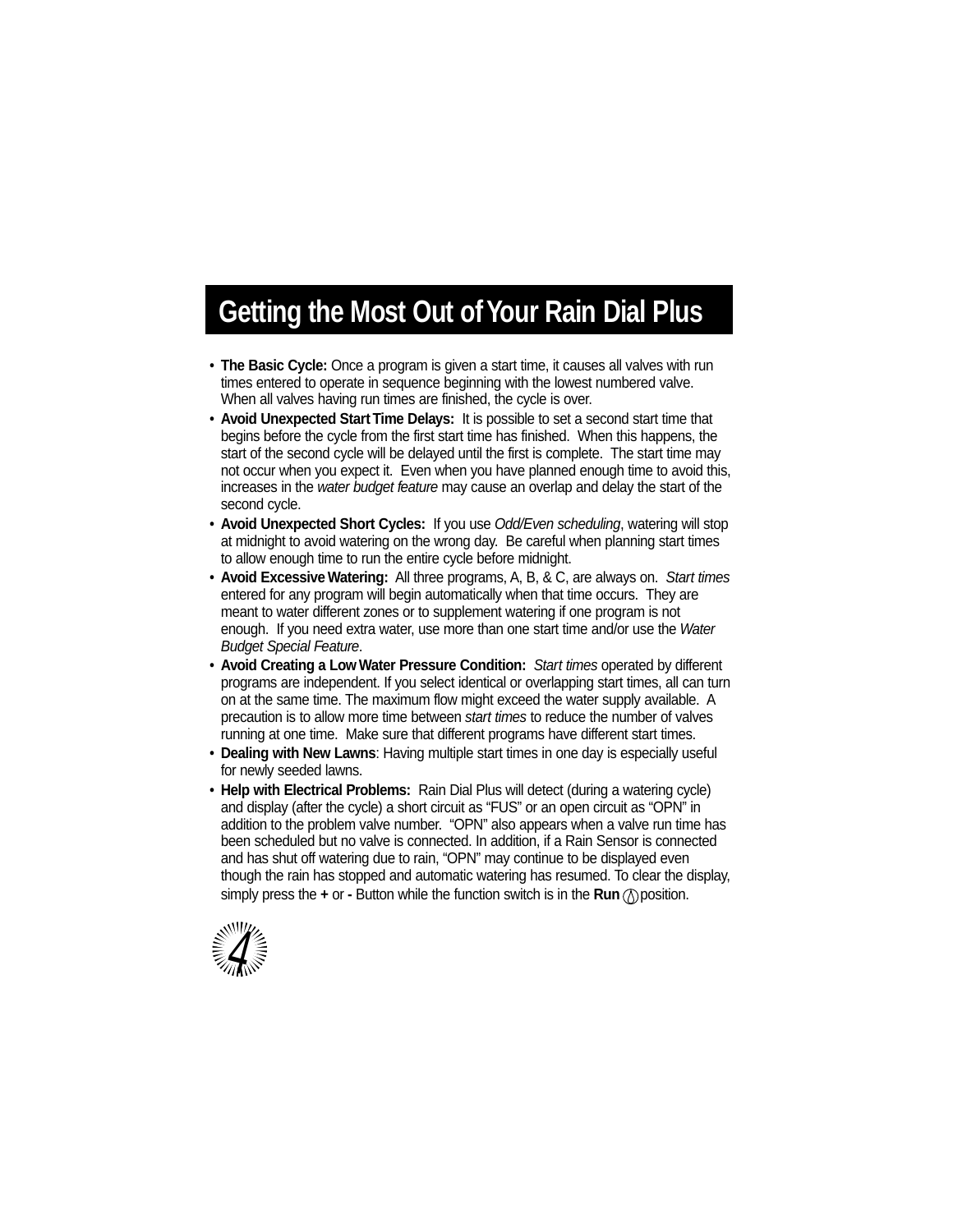# **Getting the Most Out of Your Rain Dial Plus**

# **Here is a Sample Watering Plan**

| Program | <b>Start Time</b>   | Valve # | Location   | <b>Run Time</b> | <b>Schedule</b> |
|---------|---------------------|---------|------------|-----------------|-----------------|
| A       | $(\#1)$ 5:00 a.m. 1 |         | Front Lawn | 15 min.         | Odd             |
|         |                     |         | Back yard  | 15 min.         | Odd             |
|         |                     | 3       | Side Yard  | 10 min.         | Odd             |
| В       | $(\#1)$ 3:00 p.m. 4 |         | Trees drip | 2 hrs.          | Mon             |
| С       | $(\#1)$ 4:00 a.m. 5 |         | Garden     | 5 min.          | Skip Days, 1    |
|         | $(\#2)$ 7:30 a.m. 5 |         | Garden     | 5 min.          | Skip Days, 1    |



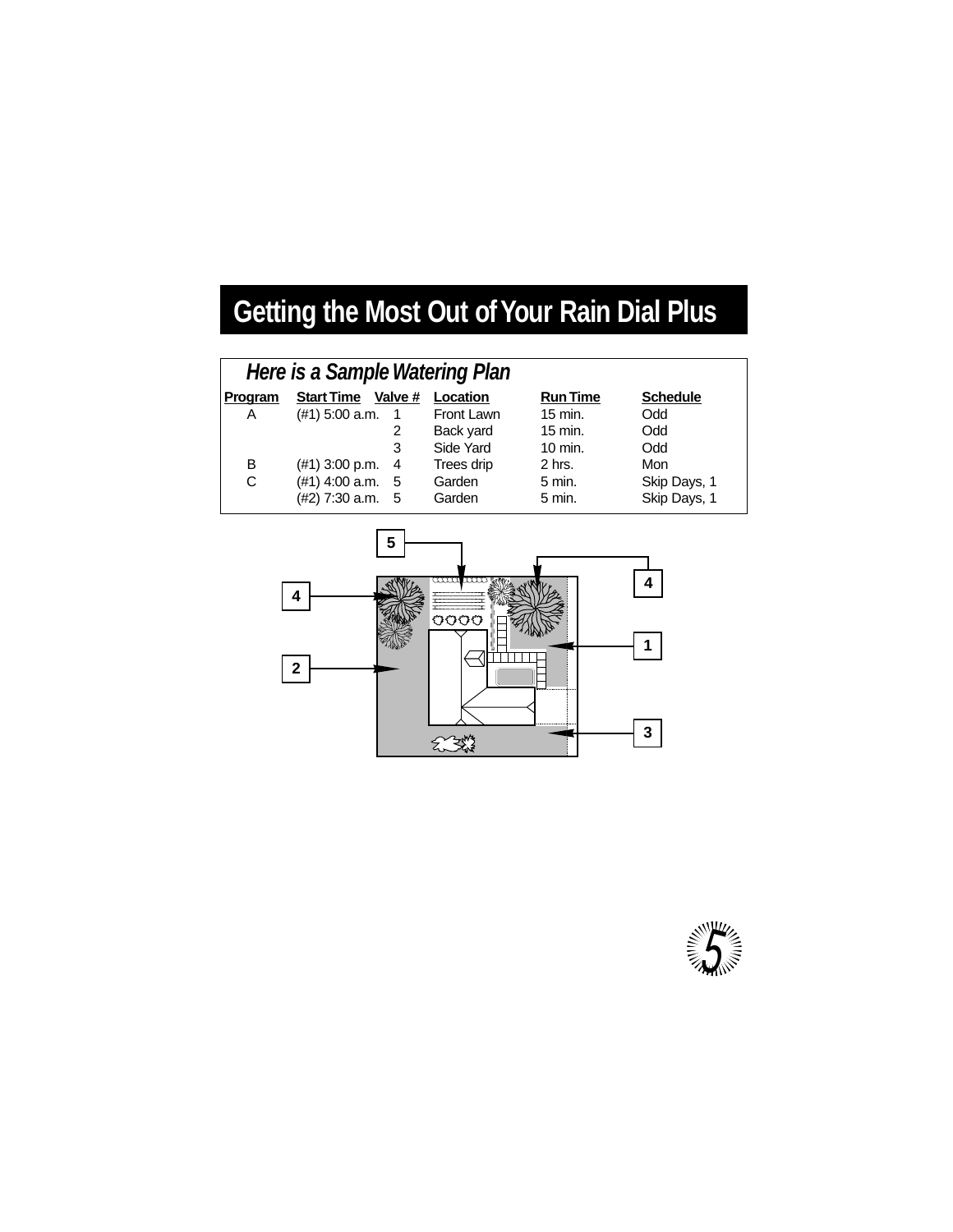# **Installations**

### **Installing the Battery**

**CAUTION: To avoid hazards from improper battery usage, always replace the battery with the same or equivalent alkaline battery type. Properly dispose of used batteries as recommended by the battery manufacturer.**



Open the controller door. Carefully swing the control module open by pulling it from the right edge. Locate the battery compartment at the top of the module. Press down on top of the the cover while pulling it outward to remove. Attach the battery wire clip to a standard 9-volt alkaline battery. Position the battery in the compartment and reinstall the cover. A flashing "12:00 AM" should show on the display. See Figure 1. **Note:** The battery will power the clock, but it will not operate the valves.

### **Mounting the Controller**

Locate your Rain Dial Plus indoor model in an area protected from weather, such as a garage, within 5' (1.5m) of a grounded electrical outlet. The outdoor model can be installed almost anywhere, but try avoiding exposure to direct sprinkler spray. The controller must be powered by a grounded AC circuit which is not shared with motorized equipment.

Use the mounting template (provided) to locate the mounting holes. Drive the top #10 screw into a wall stud, leaving about 1/4" (6.5 mm) exposed. Open the door to your controller and pull forward on the right edge of the control module. Hang the controller on the screw using the keyhole slot provided. To secure the controller, drive screws through the lower mounting holes provided.

**Note:** The lower mounting hole locations on the outdoor cabinet have thin webbing which can be easily removed with a 5/32" (4 mm) drill. Also, be sure to use screw anchors if installing the controller on drywall or masonry.



**CAUTION: The outdoor controller cover must be closed and locked to protect the electronic components from moisture damage. Two keys are provided with each controller. Be sure to keep the keys in a safe location.**

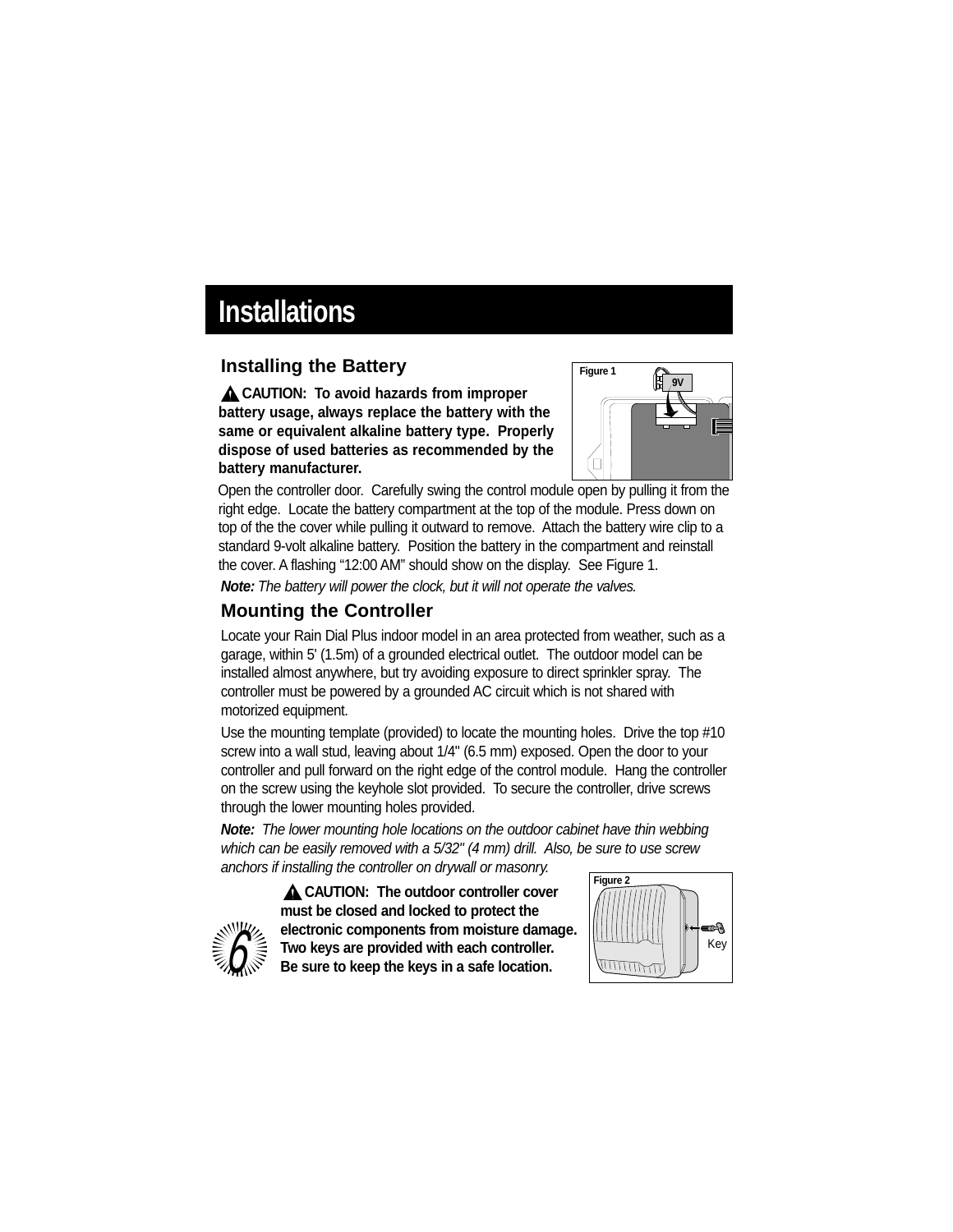# **Installations continued...**

### **Connecting an Earth Ground**

**A CAUTION: The built-in circuit protection in all Rain Dial Plus controllers must have an earth ground path to help protect the controller from power surges. This is especially important in lightningprone areas. A 12–16-gauge (2.0–1.0 mm2 ) solid copper ground wire must be connected to the ground**  $\oplus$  **lug located on the controller's terminal board and a ground source such as a metal water pipe or copper-clad ground rod.**

### **Connecting the Valves**

Route one valve solenoid lead from each valve through the large hole in the bottom of the controller. Secure each wire to a separate numbered terminal. Attach the remaining wire from each



valve to a single common wire and attach that wire to the "VC" (Valve Common) terminal.

**CAUTION: Do not link the common wire of two or more controllers together. Use a separate, independent valve common wire for each controller. Linking two or more controllers with a single common wire can cause disruptions or even serious product damage.**

**Note:** This controller is designed to work with 24 V a.c., 0.25A (6 VA) solenoid operated valves. A maximum of two solenoids per terminal may be used (not to

exceed 0.5A per station), and no more than three solenoids should be on at any one time plus the master valve and/or pump start, if one is being used. Load requirements must not exceed 1.0A maximum total current draw.

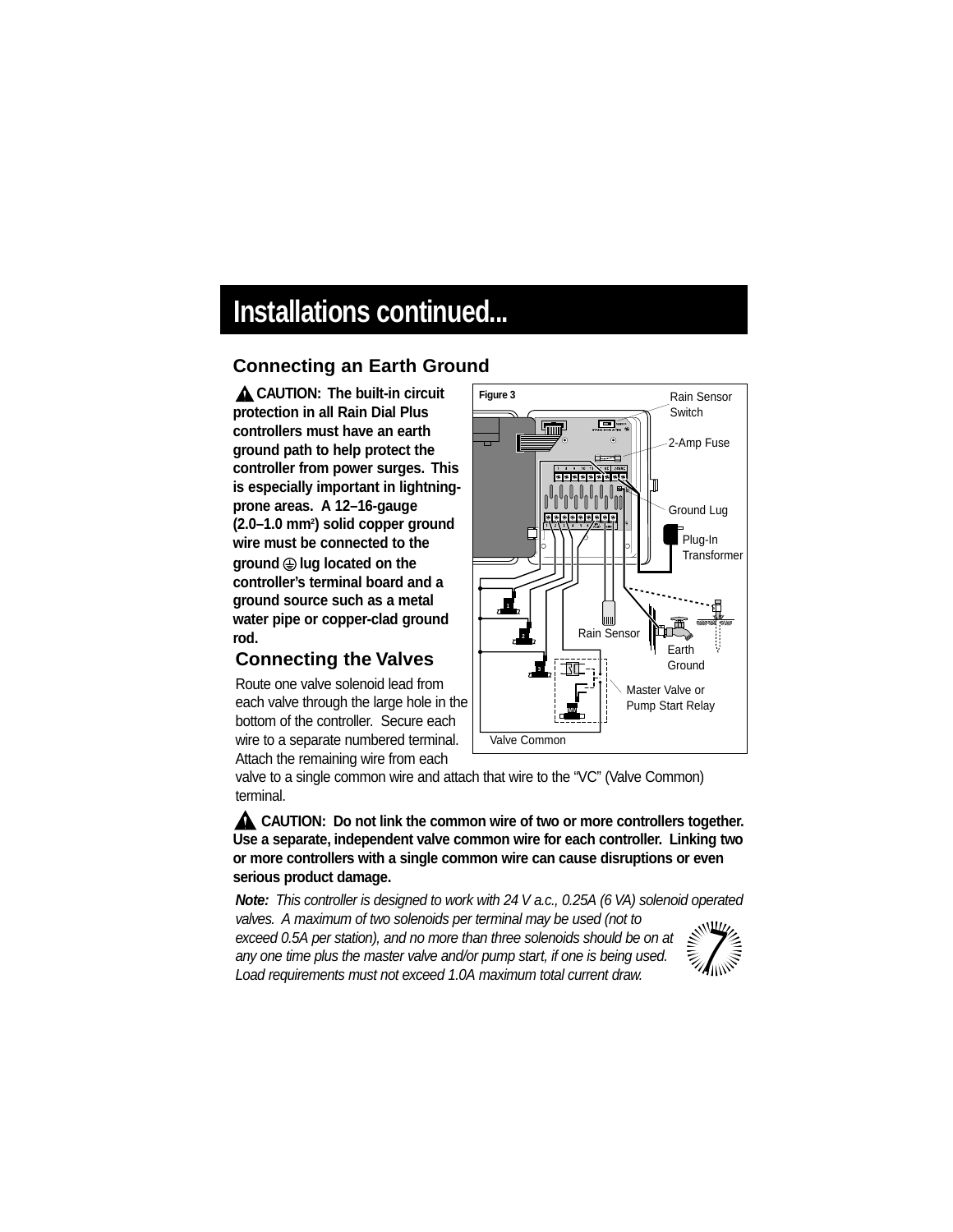# **Installations continued...**

### **Connecting a Master Valve or Pump Start Relay**

To use a master valve which operates throughout the watering cycle, connect one solenoid lead to "MV" terminal and the remaining lead to the "VC" terminal. Refer to Figure 3 on page 7.

**Note:** The master valve must be equipped with a 24 V a.c., 0.2 A, 5VA solenoid.

To use a pump start relay, connect one relay lead to the "MV / Pump" terminal and the remaining lead to the "VC" terminal. Refer to Figure 3, page 7.

**Note:** The pump relay should have a nominal coil voltage of 24 V a.c. at 0.375A maximum. The controller should not be installed within 5' (1.5m) of a pump, pool equipment or other motorized equipment. Consult with a pump dealer for detailed instructions.

### **Connecting a Rain Sensor**

The Rain Dial Plus is designed for use with a normally-closed rain sensor or rain switch. Refer to page 10 for important rain sensor operation information.

- 1. Route the two wires from the sensor into the cabinet through the valve wire opening.
- 2. Remove the jumper wire from the two Sensor terminals. Connect the sensor wires to the terminals in either order. Refer to Figure 3, page 7.

**Note:** Refer to the instructions supplied with the rain sensor or switch for additional installation information.

#### **Connecting the Power Source – Indoor Model**

After you have mounted your controller and completed all field wire connections, route the two leads from your transformer through the small hole provided in the cabinet bottom and connect to the terminals labeled "24 VAC". Refer to Figure 3 on page 7.

Close the control module and plug the transformer into a wall outlet.

**Note:** The plug-in transformer is supplied with the domestic controller models only.

#### **Connecting the Power Source – Outdoor Model**



Outdoor controller models have a built-in transformer which must be connected to a grounded AC power source.

**Note:** Australian controller models are equipped with a plug-in power cord. For installation, insert the plug into a grounded 240 V a.c. 50 Hz outlet.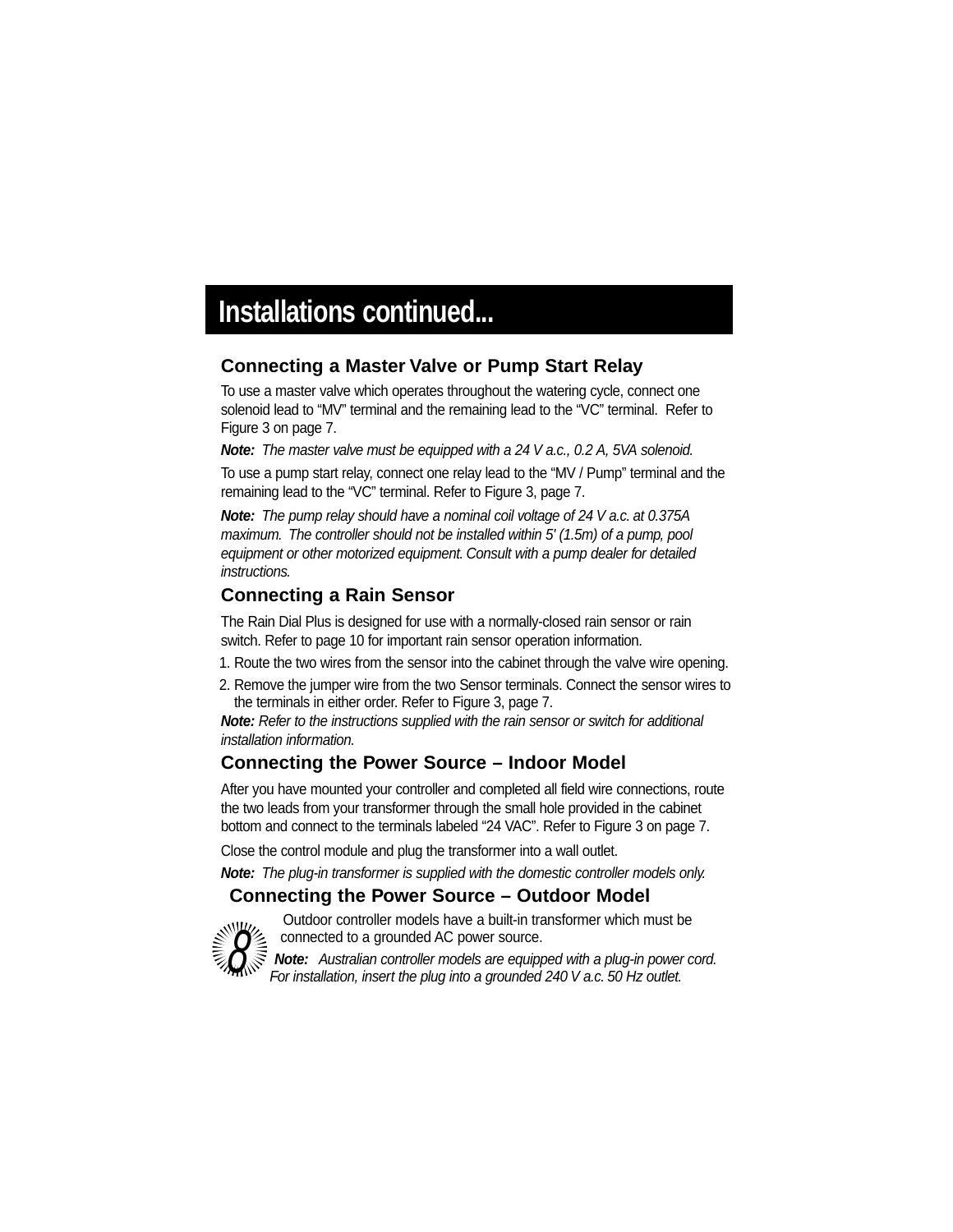# **Installations continued...**

**Note:** Electrical conduit and adapters are not supplied with the controller but are generally required. Check local building codes and install conduit accordingly.

**WARNING: All electrical components must meet applicable national and**  $\eta$ **local electrical codes including installation by qualified personnel.**

**On outdoor models, these codes may require an external junction box mounted on the transformer 1/2" NPT nipple and a means in the fixed wiring of disconnecting AC power having a contact separation of at least 0.120" (3mm) in the line and neutral poles.**

**Ensure the AC power source is OFF prior to connecting to the controller.**

**The wire used for connection to the controller must have insulation rated at 105° C minimum.**

1. For the power wire connection, install a 1/2" NPT threaded conduit body to the transformer assembly nipple. From the conduit body, install electrical conduit to the AC power source circuit breaker panel. **Note:** Does not apply to Australian models.

**A CAUTION:** Do not connect the **controller to one phase of a 3-phase power system used by a pump or other electrical equipment.**

- 2. Ensure the power source is off. Verify that power has been turned off at the power source by using an appropriate AC voltage meter.
- 3. Route the Hot (or Line 1), Neutral (or Line 2) and Equipment Ground wires through the conduit into the conduit body.
- **Figure 4** hn n nr Conduit Body Neutral or Line 2 to White or Blue Ground to Green Hot or Line 1 to or Green/Yellow Black or Brown
- 4. Using the properly size insulated wire connectors, splice the mating wires as shown in Figure 4.
- 5. Close and secure the conduit body cover.
- 6. Apply power to the controller and check controller operation. If the controller is not operating, disconnect the power at the source and have a qualified electrician check for possible short circuit.

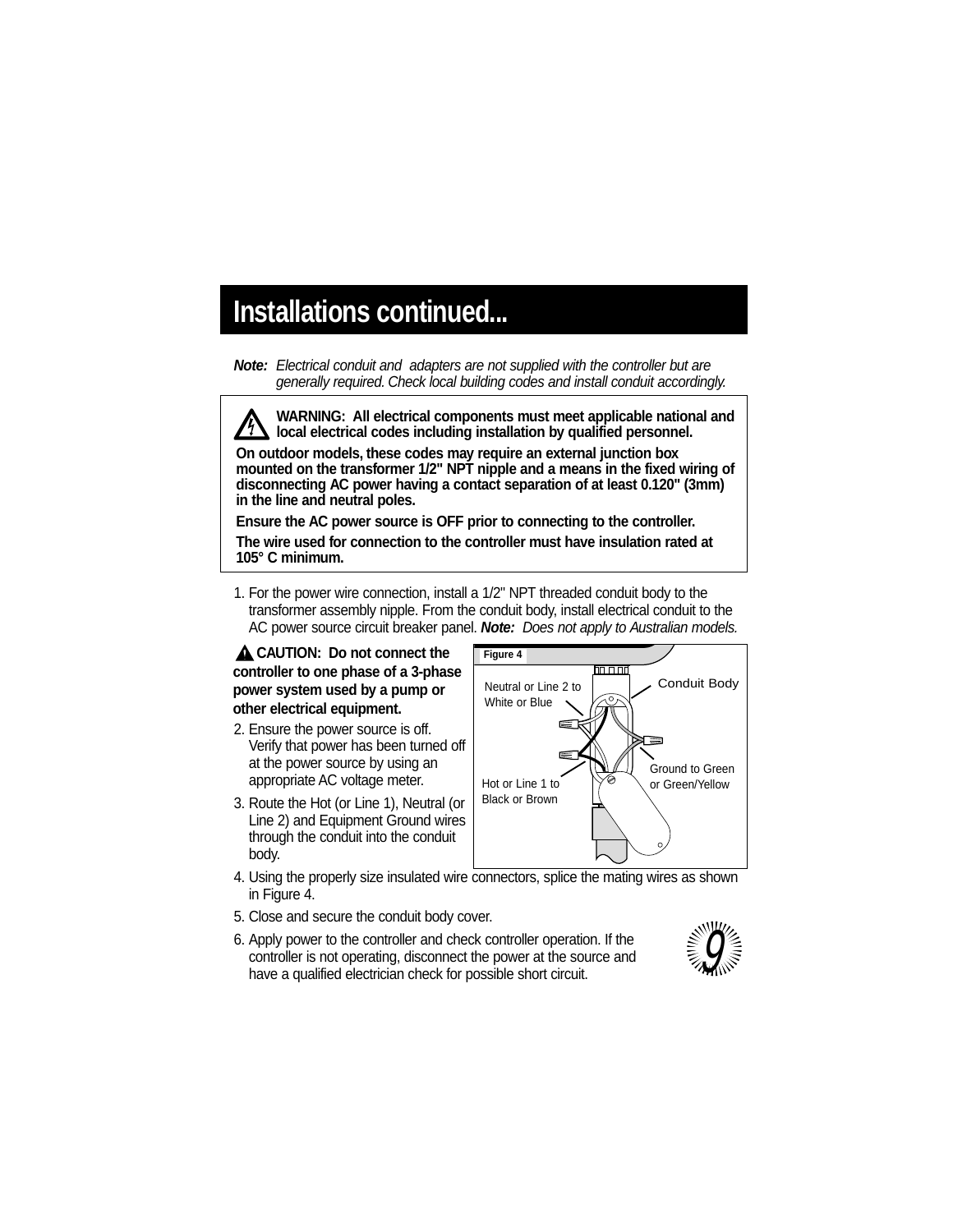# **"Anywhere Programming"**

The Rain Dial Plus control module is designed to be easily removed for complete programming in a more convenient setting, or for servicing. The battery keeps the current time and allows changes to settings until the module is connected to AC power.

To remove the module, pull forward on the right edge of the module as if you were going to replace the battery. Unplug the ribbon cable connector from the printed circuit board, as shown in Figure 5, then unsnap the module from it's hinges. To reinstall the module, simply reverse the order of the removal steps.



# **Memory Protection**

Program settings are stored in a unique electronic device called "non-volatile" memory and retained for up to 10 years even without battery power. The battery maintains the current date and time.

# **Rain Sensor Operation**

A two-position sensor switch (as shown in Figure 3 on page 7) is provided to bypass the (optional) rain sensor function if necessary.



**IMPORTANT: If a rain sensor is NOT connected to the controller, the sensor switch must be in the BYPASS position or the jumper wire attached to both sensor terminals to enable controller operation.The controller will not operate automatically if the sensor switch is in the ACTIVE position**



**without a sensor or jumper wire installed.**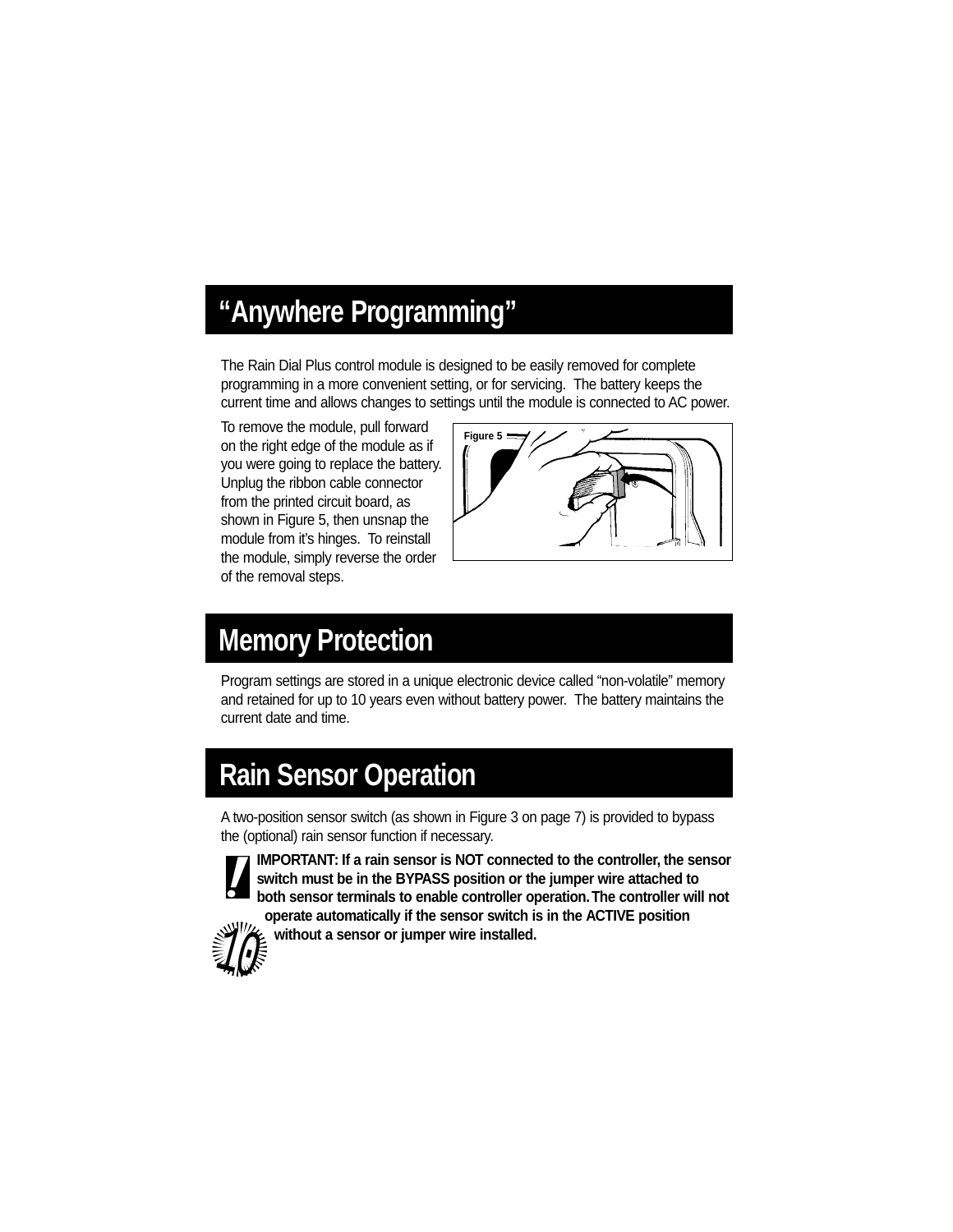# **What the Buttons and Switches Do**



#### **Program Selector Switch**

• Schedule up to three, totally independent PROGRAMS to allow custom watering of your landscaping.

**Note:** Regardless of Program Selector position, all three programs (A, B and C) always run in Automatic operation.

• Use to select a program (A, B, **or** C) for programming an automatic watering schedules and for manual operation of an automatic watering program (Semi-Auto operation).

### **Function Switch**

- Use **Run**  $\left(\bigwedge\right)$  for automatic operation.
- Use Set Program **the set programs** and select special features.



• Use Off  $\oslash$  to cancel all active watering or suspend all planned watering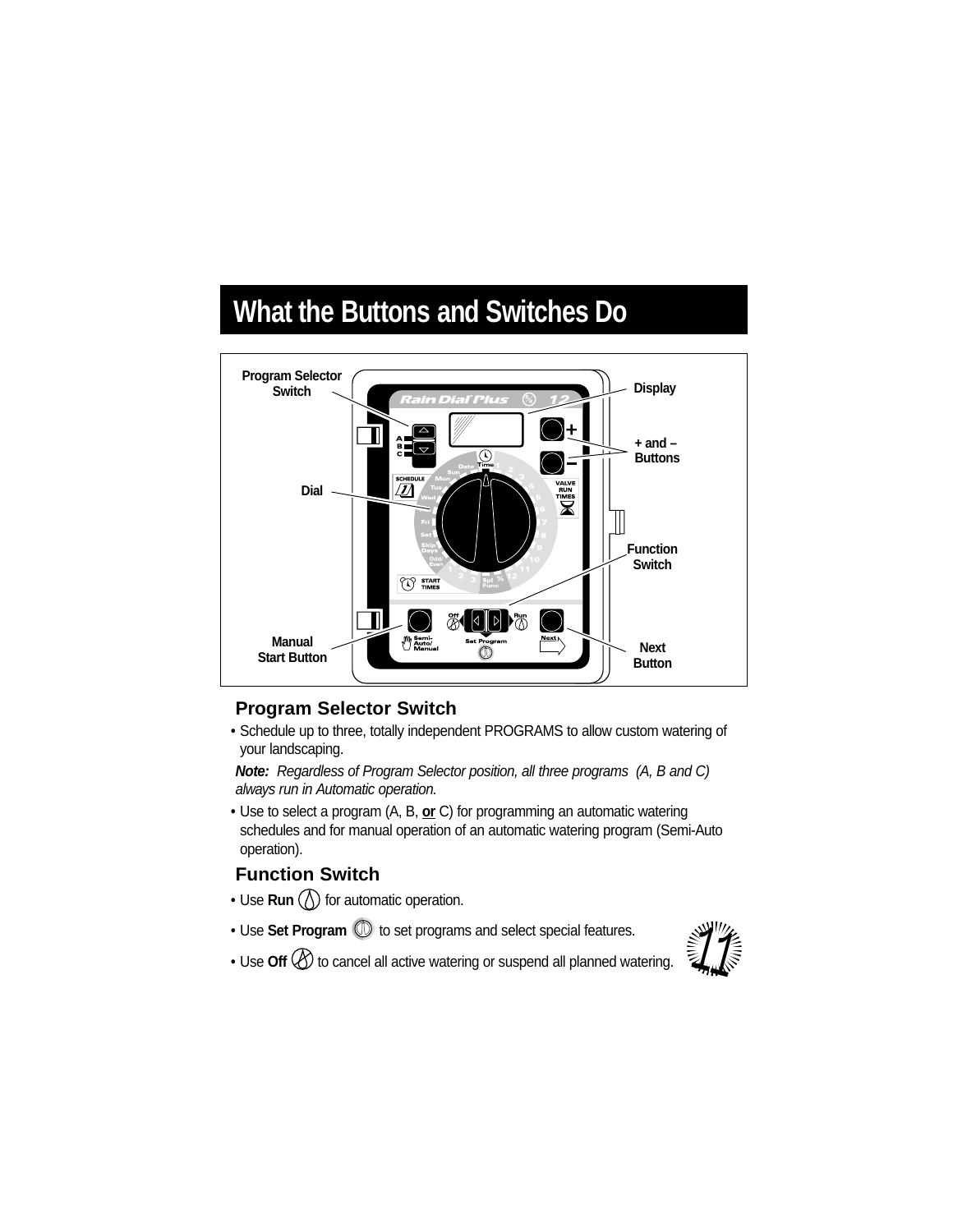# **What the Buttons and Switches Do continued...**

### **Semi-Auto/Manual Button**

• Manually starts an automatic program (semi-auto) or an individual valve.

### **Next Button**

• Advances to the next option for setting time/date and special features.

### **Dial**

• Sets changes or checks program information.

### **+/- (Plus/Minus) Buttons**

• Changes the values of program information. Can be used one step at a time or held down longer to rapidly advance to another setting. Holding down either button for longer than 3 seconds causes the display to rapidly scroll through the digits.

### **Display**

• Shows the value of the selected information.

### **Time**

• Sets the correct time of day on the controller. Note the AM/PM display.

### **Date**

• Sets the correct year, month and day on the controller.

### **Rain Sensor Switch (located on the circuit board)**

• Bypass position disables rain sensor function and allows the controller to operate without a rain sensor connected.

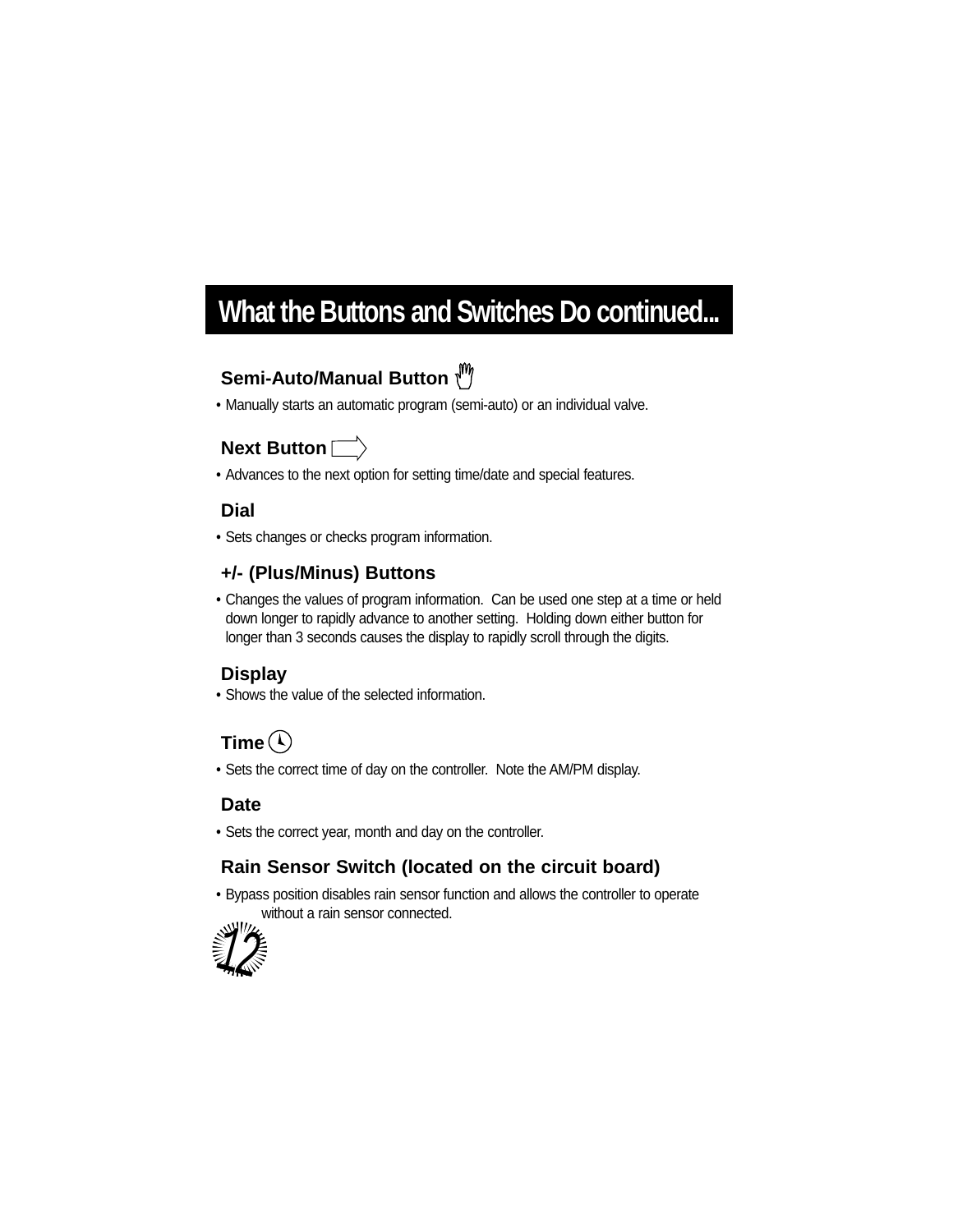# **How the Dial Works**

### Schedule<sup>11</sup>

- Determines the days watering occurs by selecting:
	- Specific days of the week (e.g. watering every MON and THU),
	- Skip Days intervals, e.g., watering every 4 days, or
	- ODD-numbered or EVN-(even) numbered days of the month.

### **Start Times**  $\langle \hat{\mathbf{Q}} \rangle$

• Selects up to 3 different start times for each program.

### **Valve Run Times**

- Sets how long each valve will water.
- The valve numbers correspond to the numbered terminals behind the module. The valves run in numerical order; when one finishes, another begins. You can set each valve to run from 0 to 59 minutes in 1 minute increments, or 1.0 to 5.9 hours in 0.1 hour (6 minute) increments.

### **SPL FUNC (Special Functions)**

- Clears all settings from a selected program
- Selects from among 5 different languages.

### **"%" (Water Budget)**

• Increases or decreases all valve run times for a selected program. Watering can be changed from 0% to 200% in 10% increments.

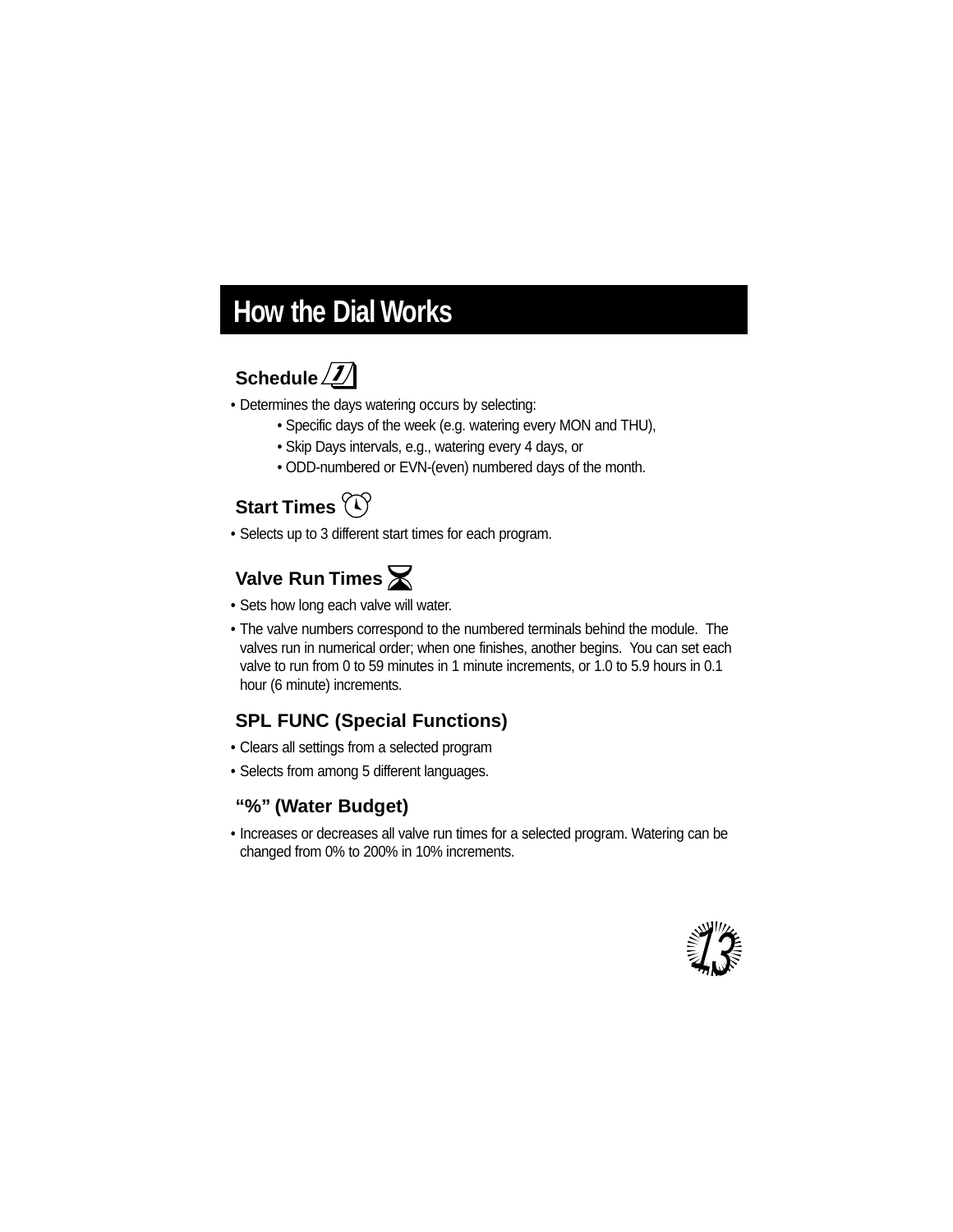# **Getting Started**

### **Set the Time**

- Turn the Dial to  $Time(\lambda)$ .
- Press the +/- Buttons to set the current time (note AM or PM).

#### **Set the Date**

- Turn the Dial to **Date**.
- Press the **+**/**-** Buttons to change the year shown on the display.
- Press the **Next**  $\Rightarrow$  Button; then press the +/- Buttons to change the month (JAN, FEB, etc.) shown on the display.
- Press the **Next**  $\Rightarrow$  Button; then press the  $\leftrightarrow$  Buttons to change the date.
- Press the **Next**  $\Rightarrow$  Button to display the day of the week that automatically corresponds to the date you have set.

# **Automatic Operation, Step by Step**

- 1. Set the Function Switch to **Set Program** .
- 2. Set the Program Selector Switch to **A**, **B** or **C** program.
- 3. Turn the Dial as follows to select ONE of the watering day schedule options:

### **Daily Schedule**

Turn the Dial to Sun (Sunday). Press the **+**/**-** Buttons for ON or OFF. Repeat for each day of the week.

**Note:** If a Skip Days or Odd/Evn schedule is in use, it must be set to "OFF" before a Daily schedule can be set. (See page 19, "What the Display Means.")

### **Skip Days Schedule**

14

Turn the Dial to **Skip Days**. "SKIP" is displayed. Press the **+**/**-** Buttons to set the day interval between watering  $(01 - 15$  days). For example, to water every day, set 01. To water every third day, set 03, etc.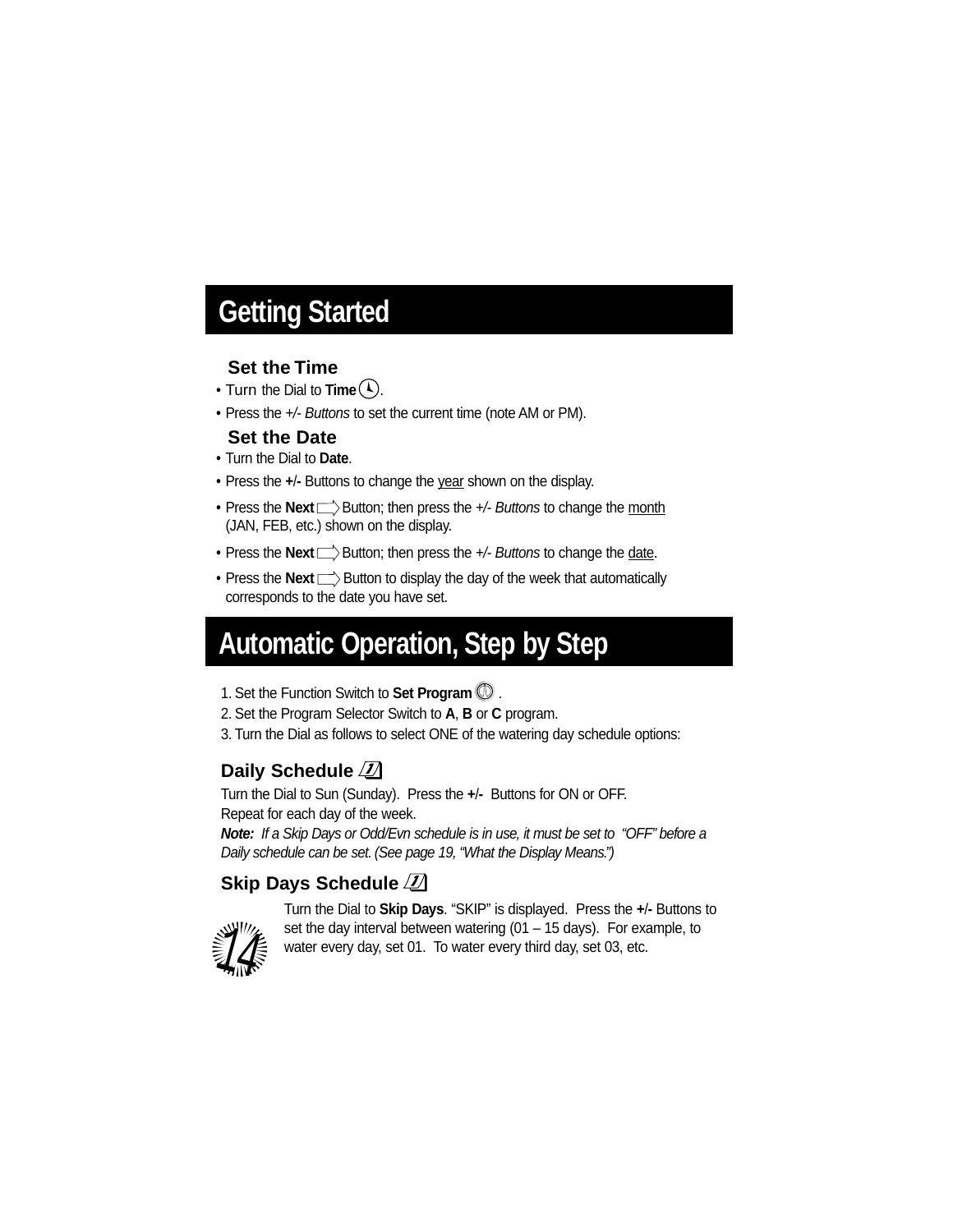# **Automatic Operation, Step by Step continued...**

Press the **Next**  $\Rightarrow$  Button to select the current DAY (1–15) of the Skip Days schedule. This determines when the watering interval will begin. At the day change (midnight), the DAY number automatically increases by one. When the SKIP and DAY numbers are equal, watering will occur at the first scheduled start time.

**Note:** If an Odd/Evn schedule is in use, it must be set to "OFF" before a Skip Days schedule can be set. (See page 19, "What the Display Means.")

### **Odd/Even Days Schedule**

Turn the Dial to ODD/EVEN. Press the **+**/**-** Buttons to select ODD, EVN or OFF.

**Note:** Odd/Evn schedule overrides the Skip Days or Daily schedules and must be set to "OFF" to use another type of schedule.

Note: ODD days will not water on the 31st of a month or Feb. 29 during leap year.

#### 4. Turn the Dial to **Start Times**  $\langle \hat{\mathbf{I}} \rangle$ .

Turn the Dial to Start Time 1. Press the **+**/**-** Buttons to the time you want this Program to start.

**Note:** OFF settings are located between 11:59 a.m./12:00 p.m., and 11:59 p.m./12:00 a.m.

If desired, add second and third Start Times to this PROGRAM by changing the Dial position to 2 or 3 and repeating the above procedure.

#### 5. Turn the Dial to **Valve Run Times** .

Turn the Dial to the number of the valve you want to operate. Press the +/- Buttons to set the number of minutes to water. The values larger than one hour show as hours and tenths of hours, for example, 1.1 hour means 1 hour and 6 minutes. Repeat for each valve you want to operate within the selected Program.

**To set another PROGRAM, repeat steps 2 through 5.**

**Your program is now complete and ready to run.**

Set the Function Switch to **Run**  $\Diamond$  and your system will run when the clock reaches the next start time.

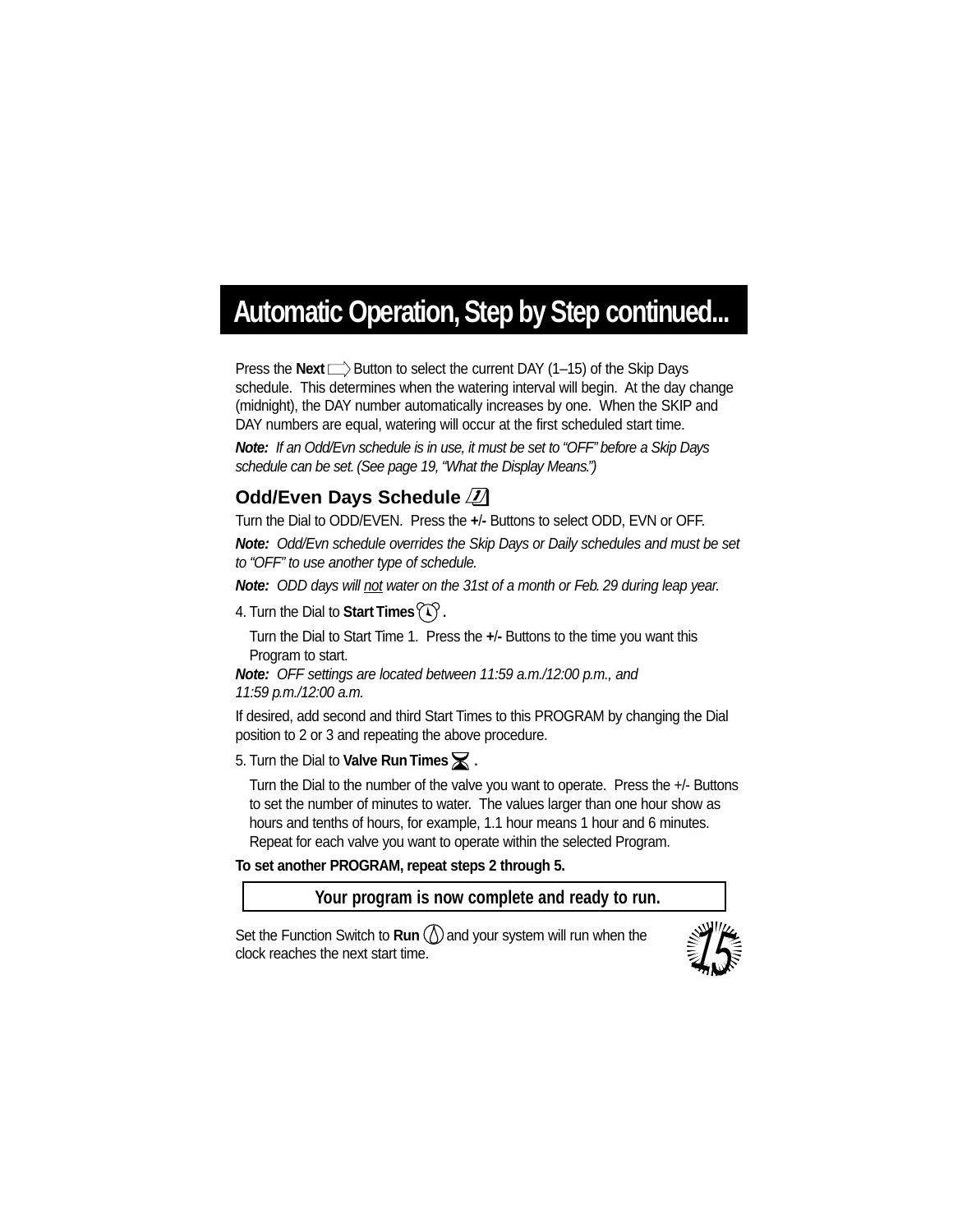# **Special Features**

### **CLEAR A PROGRAM**

**Note:** The Clear Program process restores the default program. All scheduled watering days, start times and valve run times are eliminated. Water Budget becomes 100%.

- 1. Set the Function Switch to **Set Program** .
- 2 Turn the Dial to **Spl Func**. When the display shows "CLR", the controller is ready to clear the program.
- 3. Set the Program Selector to **A**, **B**, or **C** (the program you want to clear).
- 4. Press the **+** Button. "OK?" is displayed.
- 5. Press the **+** Button again. "CLR" is displayed and the program is reset.
- 6. To clear another program, repeat steps 3, 4 & 5.
- 7.Turn the Dial to another position when you have completed the Clear Program process.

### **SELECT LANGUAGE**

- 1. Set the Function Switch to **Set Program** .
- 2. Turn the Dial to **Spl Func**.
- 3. Press the **Next**  $\Rightarrow$  Button.
- 4.Press the **+**/**-** Buttons until the desired language appears. The display shows the abbreviation of either the default or selected language, ENG = English, ESP = Spanish, FRA = French, DEU = German, ITA = Italian. English is default.

# **Water Budget**

WATER BUDGET adjusts all watering times in a selected program by a fixed percentage, from 0 - 200% in 10% increments. Each program can have a different Water Budget.

- 1.Set the Function Switch to **Set Program** .
- 2.Set the Program Selector to the program you wish to budget, **A**, **B**, or **C**.



- 3.Turn the Dial to **%**.
- 4.Press the **+**/**-** Buttons to select the desired Water Budget %.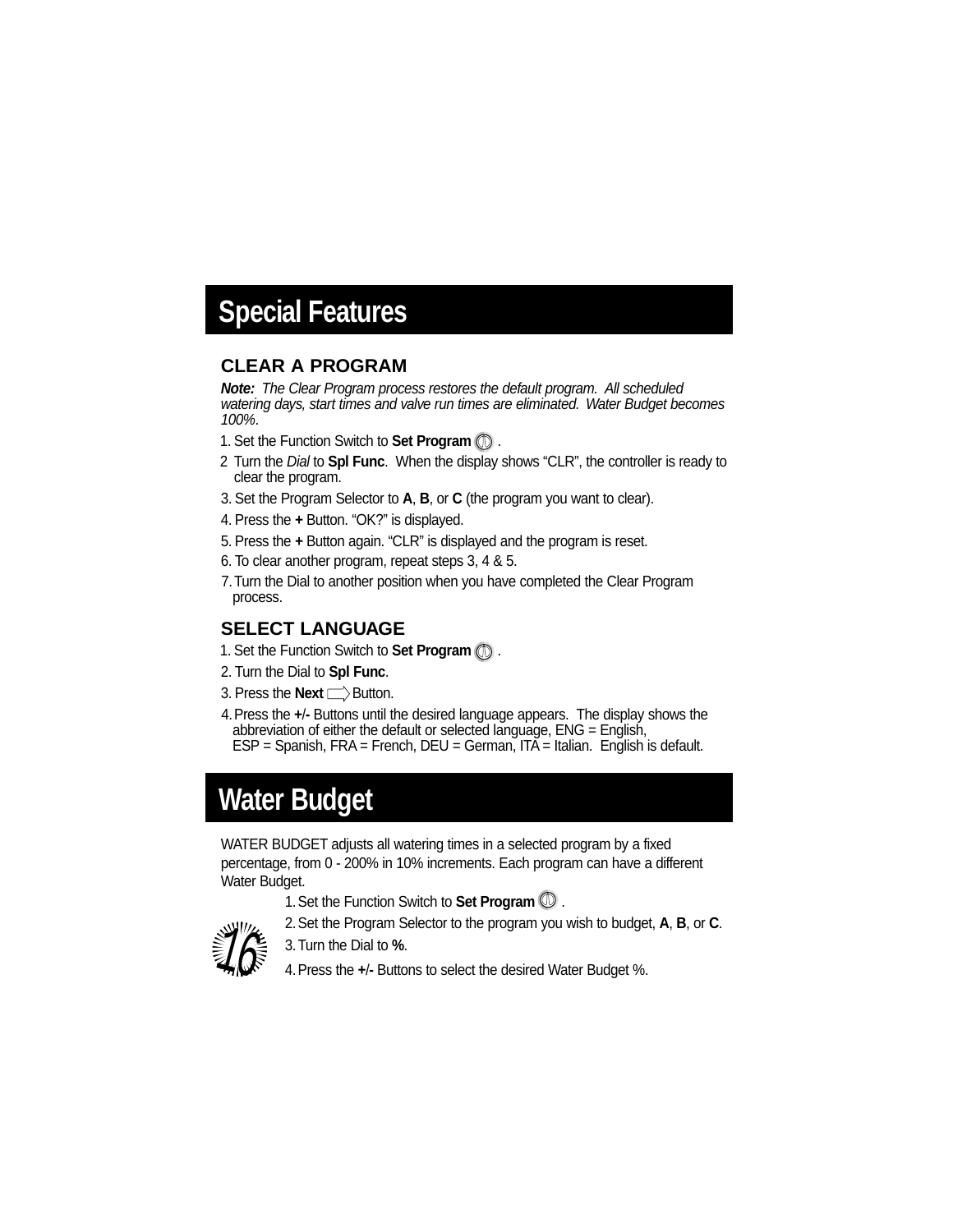# **Review Your Program**

- 1. Set the Function Switch to  $\text{Off}(\lambda)$ .
- 2.Set the Program Selector to the program you wish to review, **A**, **B**, or **C**.
- 3.Turn the Dial to the setting you wish to check. This features reviews settings but cannot change them.
- 4. Return the Dial to the  $Time(\lambda)$  position when your review is complete.

## **Manual PROGRAM Start**

Use MANUAL PROGRAM START to run an entire program immediately as well as when scheduled, for example, to supplement regular watering cycles on especially hot days.

- 1. Set the Function Switch to **Run**  $\langle \rangle$ .
- 2. Set the Program Selector to the program you wish to run, **A**, **B**, or **C**.
- 3. Turn the Dial to the **Time**  $(\lambda)$  position.
- 4. Press the **Semi-Auto / Manual** I<sup>m</sup> Button to start the selected program.
- 5. Press the **Next**  $\Rightarrow$  Button to advance through all active stations within a program. Only stations that have run times will operate.
- 6. When complete, the Automatic schedule resumes.

## **Manual VALVE Start**

Use MANUAL VALVE START to run a valve immediately as well as when scheduled, for example, to supplement regular watering on especially hot or dry days.

- 1. Set the Function Switch to  $\text{Run}(\wedge)$ .
- 2. Turn the Dial to the valve number you want to run.

**Note:** The Program Selector is not used in this feature.

- 3. Press the **+**/**-** Buttons to SET THE AMOUNT OF TIME TO RUN.
- 4. Press the **Semi-Auto / Manual**  $\frac{100}{2}$  Button to start the selected valve. **Note:** The display shows **"M"** for MANUAL, the valve number in operation and its remaining watering time.



5. Repeat steps 2 through 4 to start more valves.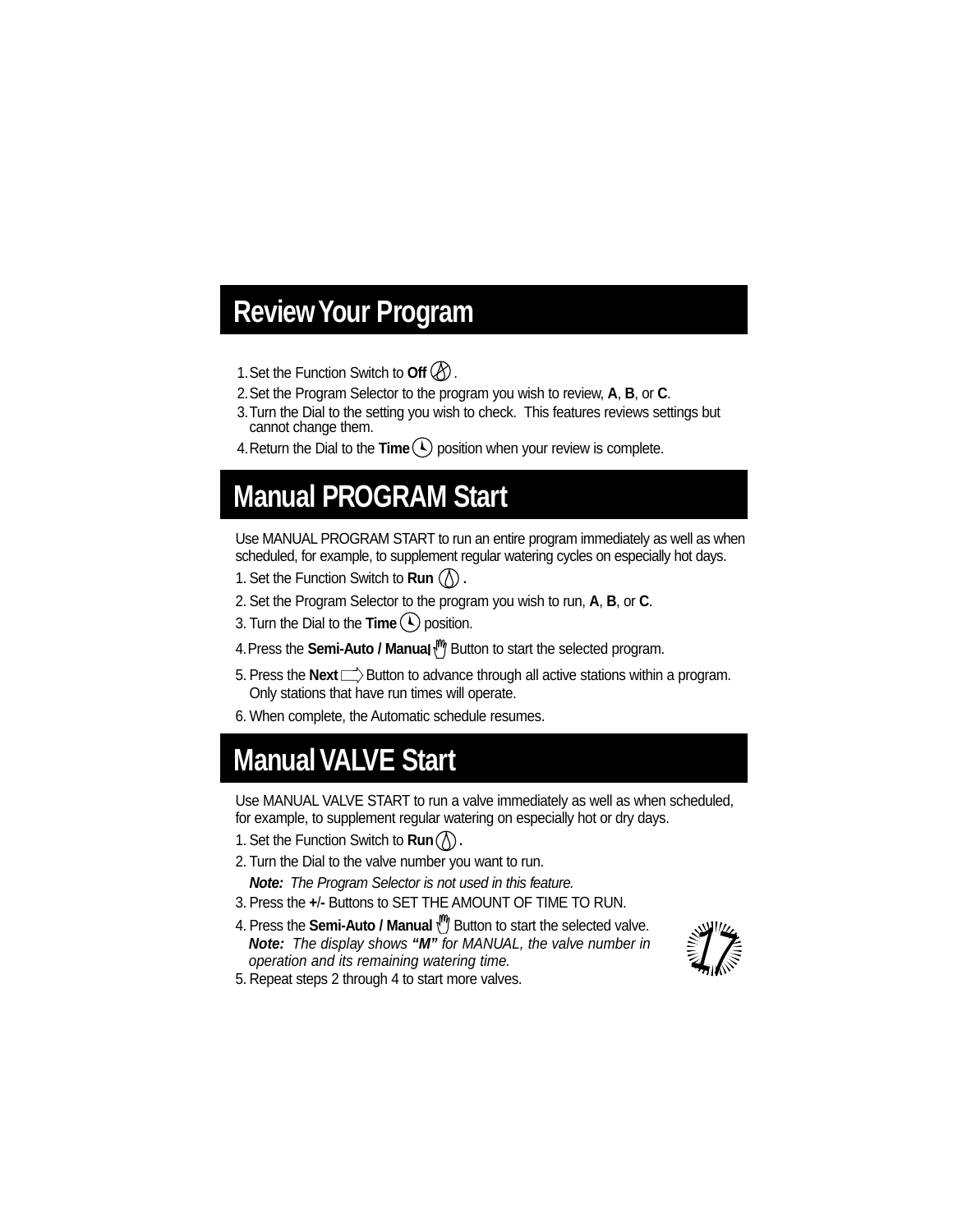# **Stop Watering**

1. Set the Function Switch to OFF. After 3 seconds, all watering stops .

- Suspends but does not erase programs.
- The display flashes **"OFF"**.

**Note:** Watering remains off in this Function Switch position. Set the Function Switch to RUN to resume all automatic schedules.

# **What the Display Means**

### **Information Displayed When Changing Settings**

With the Function Switch set to SET PROGRAM, each Dial position shows:

#### **Time**

Displays the current time in hours and minutes, and indicates AM or PM.

### **Date**

Displays the current date as year, month (JAN - DEC), or date.

#### **Valve Run Times**

The selected watering time is displayed in minutes, e.g., 10 MIN, or in hours, e.g., 1.9 HR ( the same as 1 hour and 54 minutes). If no watering time is programmed for the valve, **"OFF"** is displayed.

# $\mathfrak{l} \mathfrak{q}$

#### **Start Times**

The selected start time is displayed in hours, minutes and AM/PM. If a start time has not been selected or is removed, **"OFF"** is displayed.







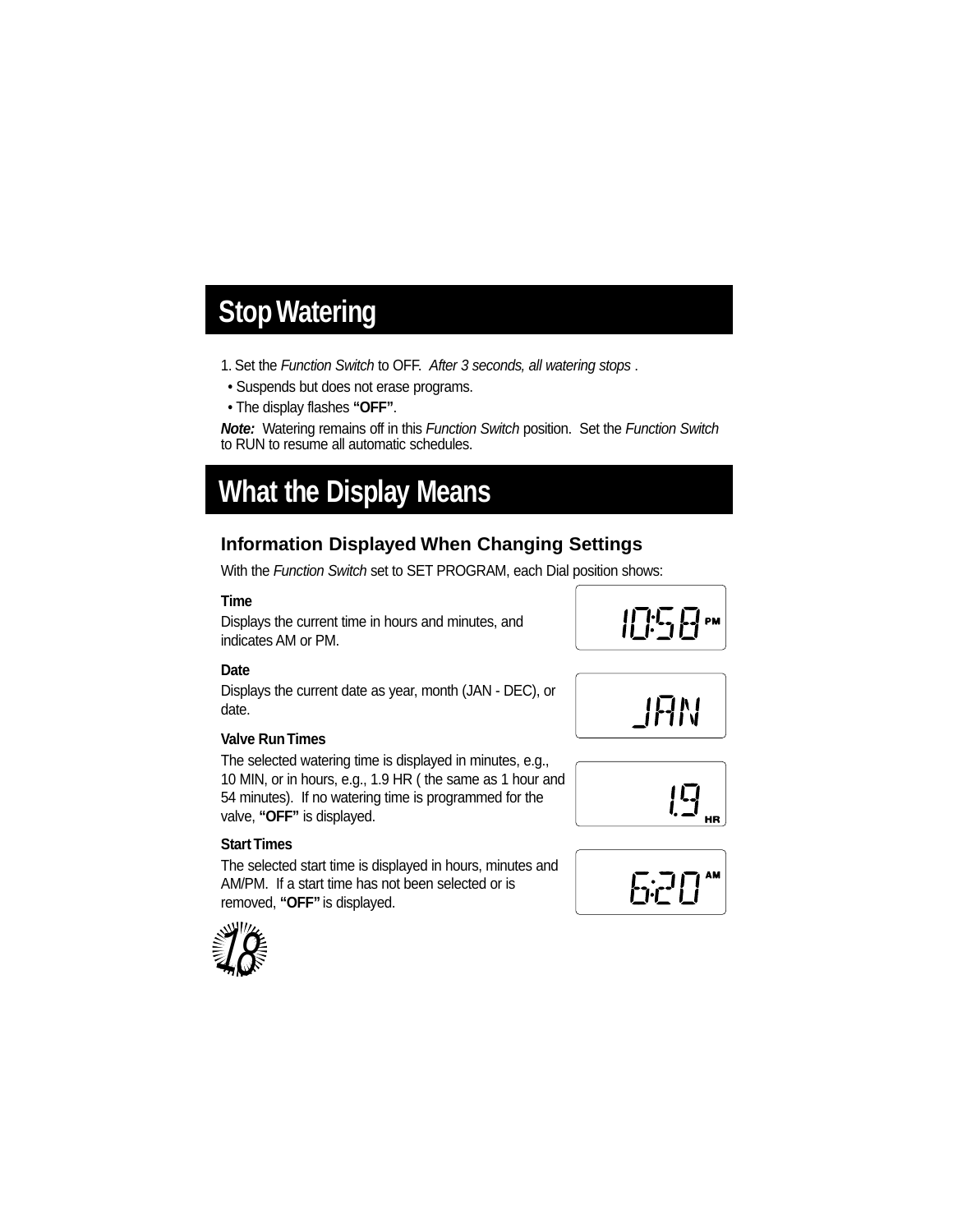# **What the Display Means continued...**

#### **Daily Schedule**

Each day of the week dial position displays either **"ON"** or **"OFF"**. If **"SKIP DAYS"** has been selected, the word **"SKIP"** followed by three dashes is displayed for each of the 7 watering day settings. If an odd or even schedule is in effect, **"ODD"** or **"EVN"** is displayed.

#### **Skip Days Schedule**

**"Skip"** is displayed along with a number from 01 to 15 which establishes the watering day interval. When NEXT is pressed, the current DAY within the selected interval is displayed with **":DA"**. This number automatically increases by one each day. A watering day occurs when the DAY and SKIP numbers are equal. If a DAILY schedule has been selected, **"OFF"** is displayed.

#### **Odd/Even Schedule**

**"ODD"** or **"EVN"** is displayed. If a DAILY or a SKIP DAYS schedule has been selected, **"OFF"** is displayed.

#### **% Water Budget**

The current water budget percentage is displayed for the selected program. If water budget has been set to 0%, **"OFF"** flashes to alert you that no watering will occur.

#### **Special Features: Clear a Program**

**"CLR"** is displayed. When the clear process is started, as a safeguard, **"OK?"** is displayed. Pressing the + or button clears the program and **"CLR"** is displayed again.

#### **Special Features: Language**

The available languages are displayed in order. English, Spanish, French, German and Italian, are displayed as **"ENG"**, **"ESP"**, **"FRA"**, **"DEU"** and **"ITA"**.



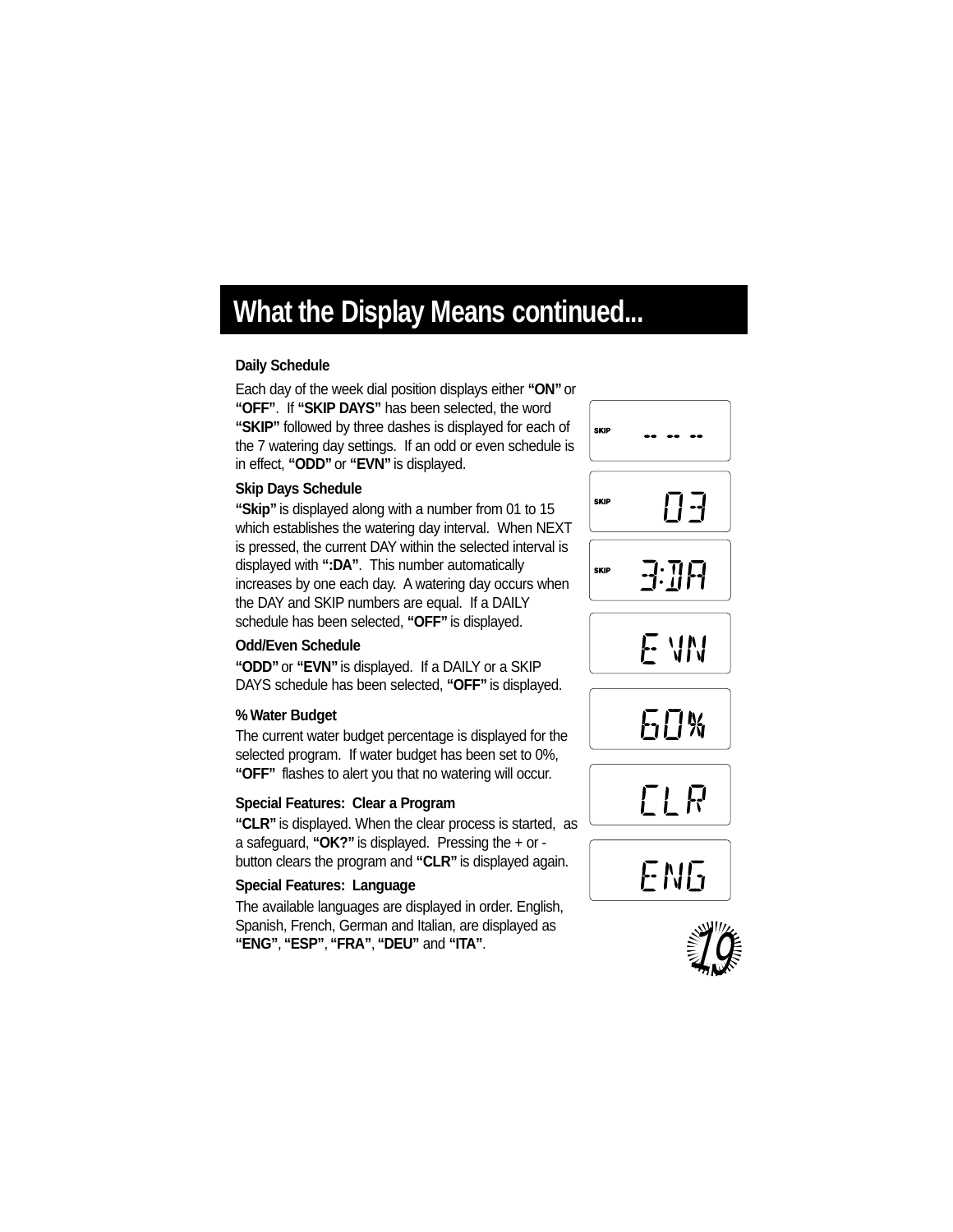# **What the Display Means continued...**

### **Information Displayed When Operating**

With the Function Switch set to RUN, each Dial setting shows:

#### **No Program Running** – Automatic Mode

The current time with a flashing colon (:) is displayed. If the entire display is flashing, the controller has just been plugged in or there has been a power outage and no battery power was available during the outage. To stop the flashing, press the  $+$  or - Buttons. If the colon is steady and not flashing, the controller is using battery power.

**Program Running** – Automatic Mode or Manual Program Start shows the current time and all active valves running. Turn the Dial to an active valve to display the Program which activated the valve, and the remaining run time. If you turn the Dial to a valve that is not running, it will show **"OFF"** even though time may be scheduled on a program.

#### **Manual Valve Running**

With the Dial pointing to the appropriate valve, the display shows **"M"** for MANUAL, the valve number, and the time remaining for the valve to run.

**Short Circuit** – Your Rain Dial Plus controller will detect a short or an excessive total electrical load, automatically advancing to the next valve with scheduled run time. When the cycle is over, the display flashes **"FUS"** and shows the valve number.

**Rain Sensor** – If automatic operation is suspended by the rain sensor, "SEN" will flash on the display in all dial positions. The "SEN" display can be disabled for two minutes by pressing the + or - Button, however this will not allow automatic watering operation. Manual operation is

20

not inhibited by the rain sensor. When the sensor is no longer activated and automatic operation has resumed, "SEN" will no longer be displayed.









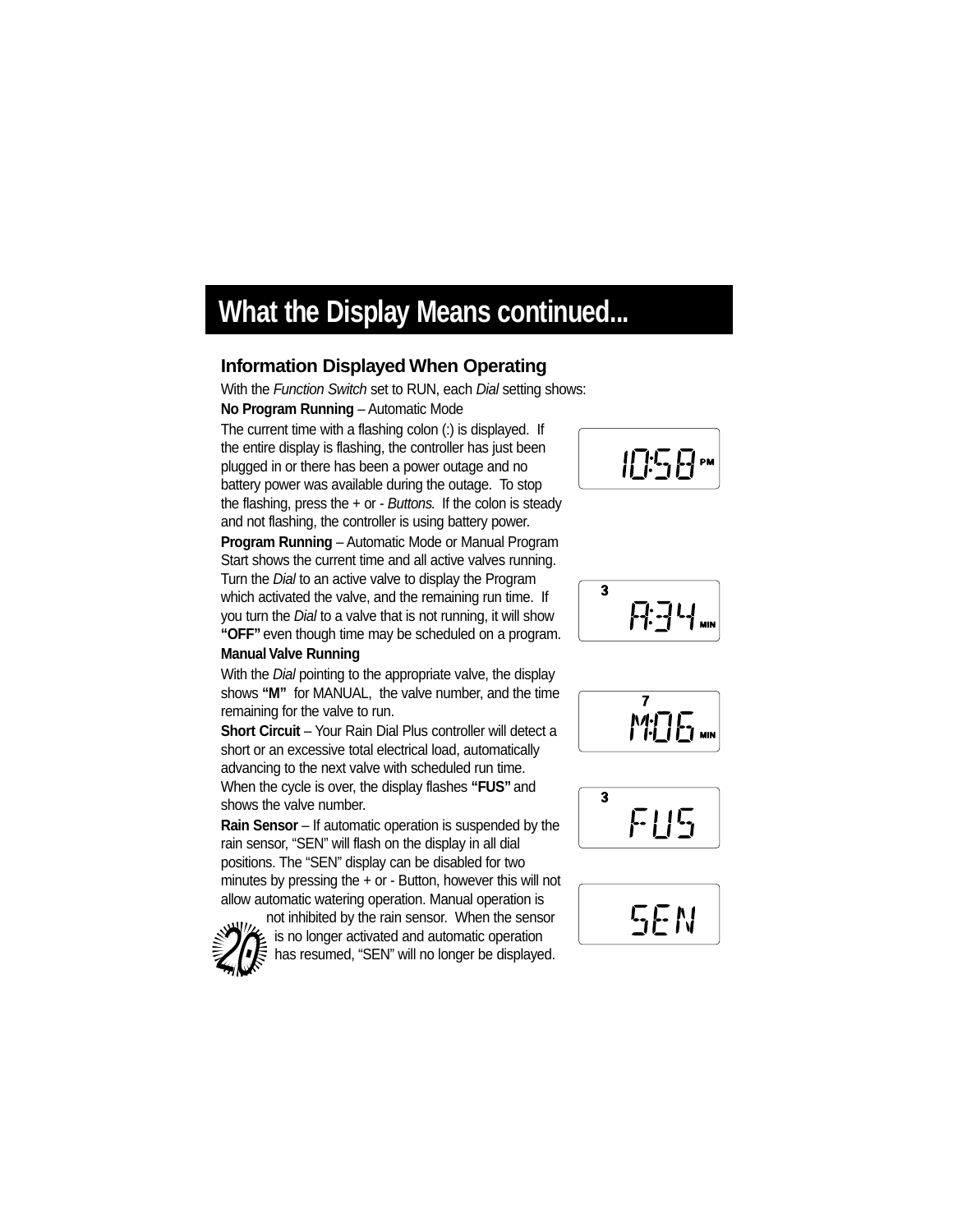# **What the Display Means continued...**

**Water Budget Adjustments** – The run time you set is multiplied by the Water Budget value. If this exceeds 9.9 hours, the display shows one, two, or three bars before the program letter to advise that more time, up to 11.8 hours, is scheduled but cannot be displayed.



### **Documenting Your Watering Schedules**

Complete the watering schedule details found on the back side of the Quick Reference Guide card hanging inside the door of your Rain Dial Plus controller. Update the schedule and chart whenever you make changes to your landscaping that will affect the amount of water you wish to apply.

### **Testing for Valve Short Circuits**

Rain Dial Plus controllers can detect and identify any valve with an electrical wiring short circuit.

To test a valve:

- 1. Set the Function Switch to **Run**  $\langle \rangle$ .
- 2. Turn the DIAL to the valve number you want to test.
- 3. Press the +/- Buttons to display one or two minutes of run time.
- 4. Press the **Semi-Auto Manual**  $\sqrt{m}$  Button to start. If the valve does not begin to operate and the display flashes **"FUS"**, that particular valve has an electrical short, or other problem. The valve solenoid and wire connections should be inspected.
- 5. To clear the display, press the **+** or Button.

**CAUTION:** Do not test the valves by touching the wire ends to the terminal **screws. Serious controller damage may result.**

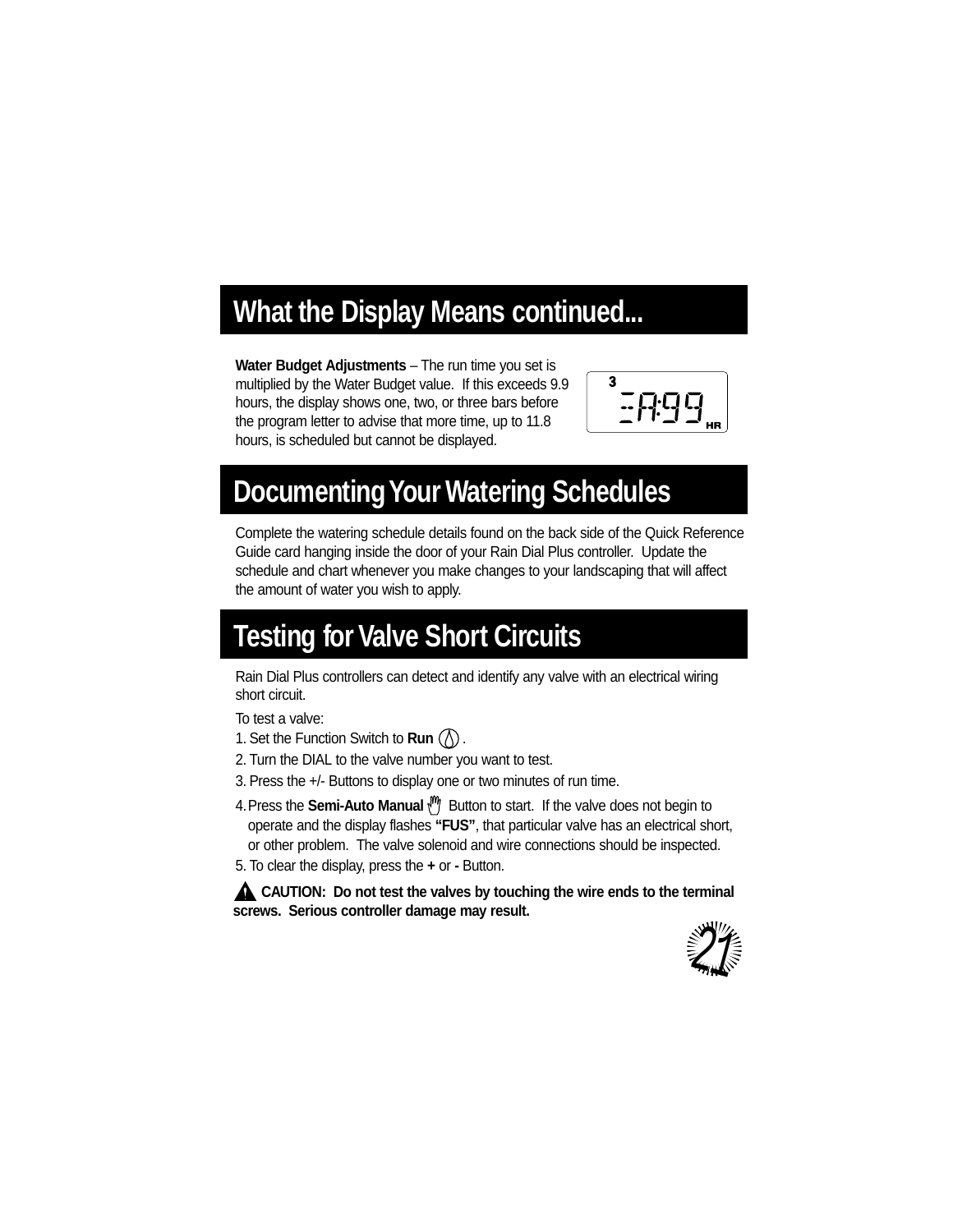# **Troubleshooting the System**

| <b>PROBLEM</b>                                                           | <b>POSSIBLE CAUSE</b>                        | <b>CORRECTION</b>                                                                                              |
|--------------------------------------------------------------------------|----------------------------------------------|----------------------------------------------------------------------------------------------------------------|
| Some valves don't<br>operate                                             | Solenoid defective<br>Loose wire connection. | Test & replace as required.<br>Secure wire connections.<br>Check for continuity.                               |
| No valves operate                                                        | Function Switch <b>Off</b> $\oslash$ .       | Set switch to <b>Run</b> $\oslash$ .                                                                           |
|                                                                          | Solenoid defective.                          | Test & replace as required.                                                                                    |
|                                                                          | Loose wire connection.                       | Secure wire connections.                                                                                       |
|                                                                          | Day set to "OFF."                            | Check current day in display.<br>Set dial to correct day and<br>check setting.                                 |
|                                                                          | "SKIP DAYS"<br>incorrectly set.              | Check and reprogram.<br>See pages 14 & 15.                                                                     |
|                                                                          | "Start Times" set to "OFF."                  | Reprogram "Start Times".                                                                                       |
| Watering at wrong times                                                  | "Current Time" of day<br>incorrectly set.    | <b>Check and reset "Current</b><br>Time", note AM or PM.                                                       |
|                                                                          | "Start Times"<br>incorrectly set.            | Check & reset all "Start<br>Times". See page 14.                                                               |
| Program values won't<br>display                                          | Wrong function setting.                      | Function Switch must be in<br>$Run \oslash$ position.                                                          |
|                                                                          | Controller is in watering<br>cycle.          | Check or change program<br>with Function Switch in<br>Set Program <b>Oposition</b> .                           |
| Incorrect display<br>following a power outage<br>after being plugged in. | Battery is weak or missing.                  | Remove AC power and<br>battery for 1 minute. Replace<br>battery, restore power and<br>repeat steps on page 14. |
| Display blank                                                            | No power.                                    | Check circuit breaker panel.                                                                                   |
|                                                                          | Transformer unplugged.                       | Plug in transformer.                                                                                           |
|                                                                          | 2-amp fuse blown.                            | Replace fuse.                                                                                                  |

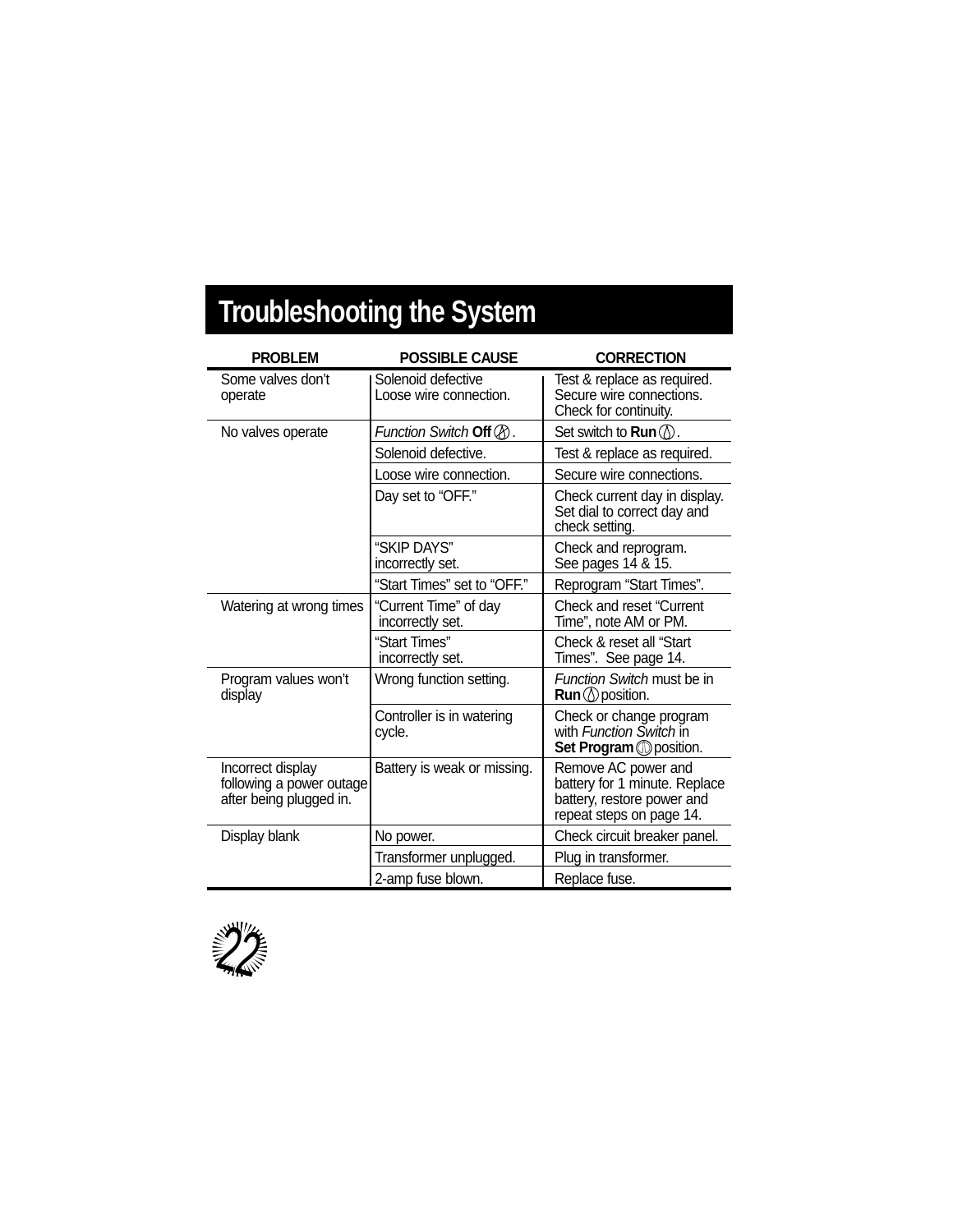# **Troubleshooting the System continued...**

| <b>PROBLEM</b>                                                                  | <b>POSSIBLE CAUSE</b>                                                                         | <b>CORRECTION</b>                                                                                                                  |
|---------------------------------------------------------------------------------|-----------------------------------------------------------------------------------------------|------------------------------------------------------------------------------------------------------------------------------------|
| Waters on wrong days                                                            | Weekly or "SKIP DAYS"<br>schedule incorrectly set.                                            | See pages 14 & 15.                                                                                                                 |
| "Current Time" is<br>wrong and flashing                                         | Power outage occurred<br>with no battery or weak<br>battery in controller.                    | Replace battery and<br>reset "Current Time."                                                                                       |
| Display is flashing                                                             | Excessive load.                                                                               | Check max. ratings, see pg. 7.                                                                                                     |
| "FUS"                                                                           | Shorted solenoid or field<br>wires.                                                           | Check solenoids and wiring.<br>See page 21.                                                                                        |
| Display is flashing<br>"SEN" with no rainfall                                   | Rain Sensor operation                                                                         | Check wiring and connections<br>on rain sensor. If a sensor<br>is not connected, place<br>sensor switch to BYPASS.<br>See page 20. |
| Valve won't turn off<br>(Function Switch <b>Off</b> $\langle \hat{r} \rangle$ ) | Valve malfunction.                                                                            | Check valve for leaks and/or<br>internal debris.                                                                                   |
| Display is flashing<br>"OFF"                                                    | This is a reminder the<br><i>Function Switch</i> is in the<br>Off $\langle \rangle$ position. | Use Dial to review<br>settings or switch to $\mathsf{Run}(\mathcal{D})$<br>to begin watering.                                      |

# **Replacing the Fuse**

**WARNING: The fuse protects the transformer from overload due to a**  $\mathcal{N}$ **short circuit condition. For continued protection against risk of fire, replace only with the same type and rating of fuse. Ensure power to the controller is off prior to removing or installing fuse.**

- 1. Disconnect power to the controller.
- 2.Locate the fuse and carefully remove it from the retaining clips. Refer to **Figure 3** for fuse location.
- 3. Install a new fuse of the same type and rating. See Warning above.
- 4. Restore power to the controller.